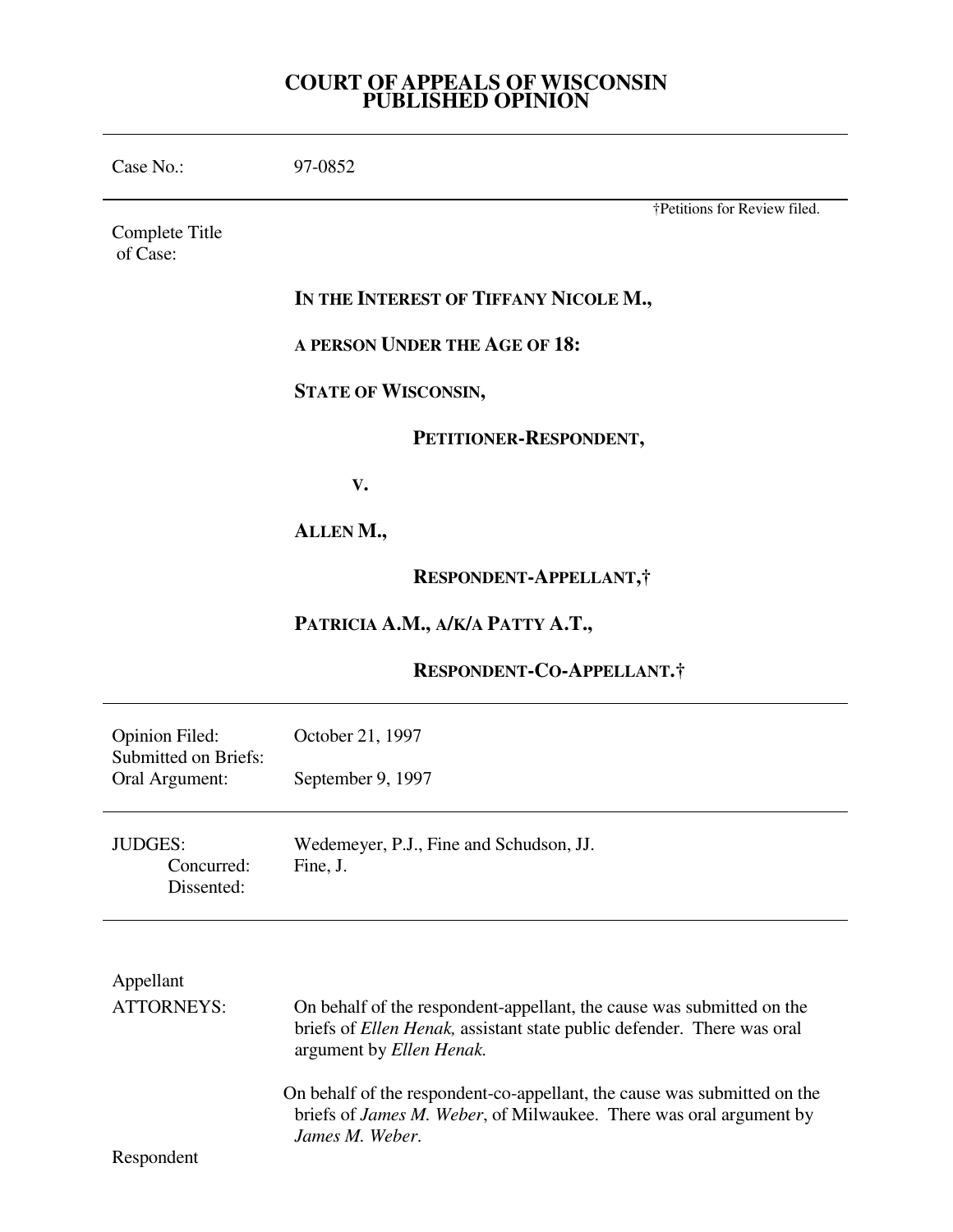ATTORNEYS: On behalf of the petitioner-respondent, the cause was submitted on the briefs of *James* Doyle, attorney general, and *Diane M. Nicks,* and *Phyllis DeCarvalho, assistant district attorney*. There was oral argument by *Diane M. Nicks* and *Phyllis DeCarvalho*.

> On behalf of the petitioner-respondent, Tiffany N.M., a brief was submitted by guardian ad litem *Anne Marie Abell*, of the *Legal Aid Society of Milw., Inc.,* of Wauwatosa. There was oral argument by *Anne Marie Abell*.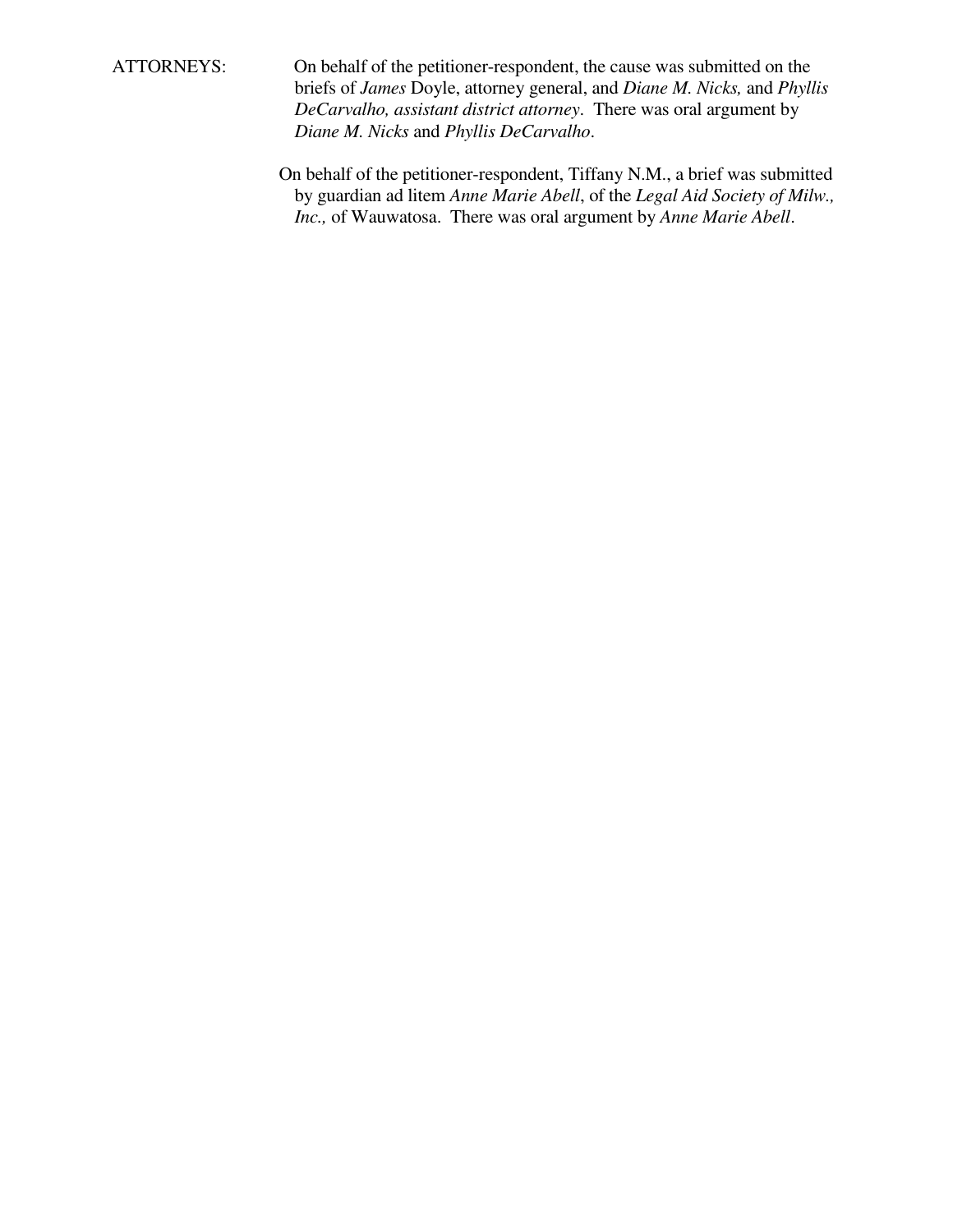# **COURT OF APPEALS DECISION DATED AND FILED NOTICE**

October 21, 1997

**Marilyn L. Graves Clerk, Court of Appeals of Wisconsin** 

 **This opinion is subject to further editing. If published, the official version will appear in the bound volume of the Official Reports.**

 **A party may file with the Supreme Court a petition to review an adverse decision by the Court of Appeals.** *See* **§ 808.10 and RULE 809.62, STATS.** 

**No. 97-0852** 

# **STATE OF WISCONSIN IN COURT OF APPEALS**

**IN THE INTEREST OF TIFFANY NICOLE M., A PERSON UNDER THE AGE OF 18:** 

**STATE OF WISCONSIN,** 

 **PLAINTIFF-RESPONDENT,** 

**V.** 

**ALLEN M.,** 

 **RESPONDENT-APPELLANT,** 

**PATRICIA A.M., A/K/A PATTY A.T.,** 

 **RESPONDENT-CO-APPELLANT.** 

 APPEAL from an order of the circuit court for Milwaukee County: THOMAS R. COOPER, Judge. *Affirmed.*

Before Wedemeyer, P.J., Fine and Schudson, JJ.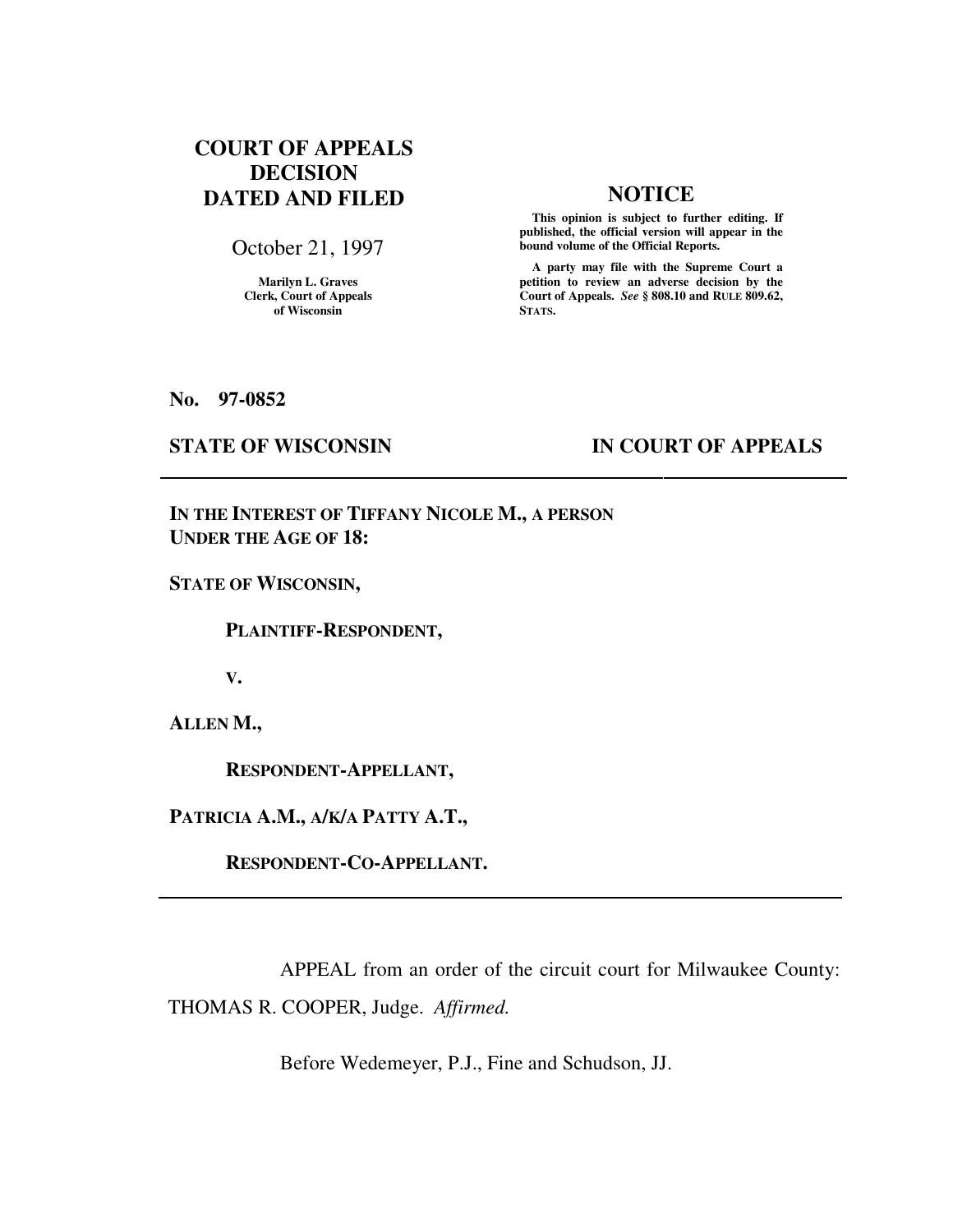No. 97-0852

SCHUDSON,  $J<sup>1</sup>$  Patricia A.M., a/k/a Patty A.T., and Allen M. appeal from the trial court order terminating their parental rights to Tiffany N.M. The trial court found that their incestuous parenthood of Tiffany constituted "unfitness," pursuant to  $\S$ § 48.415(7) and 48.424(4), STATS., <sup>2</sup> and ultimately concluded that termination was appropriate, under  $\S$  48.427, STATS.<sup>3</sup> Patty and

<sup>2</sup> The petition for termination was drafted pursuant to  $\S$  48.415(7), STATS. (1993-94). Section 48.415(7), STATS. (1993-94), provided that "[i]ncestuous parenthood may be established by a showing that the person whose parental rights are sought to be terminated is also related, either by blood or adoption, to the child's other parent in a degree of kinship closer than 2nd cousin." Subsection (7) was amended to provide: "[i]ncestuous parenthood, *which shall be established by proving that the person* whose parental rights are sought to be terminated is also related, either by blood or adoption, to the child's other parent in a degree of kinship closer than 2nd cousin." *See* 1995 Wis. Act. 275, § 85 (emphasis added). Its effective date was July 1, 1996. Although the record does not reflect that the State amended the petition to reflect this change, the appellants cite the amended subsection as the statutory basis for the termination of Patty's and Allen's parental rights. Therefore, we base our analysis on the 1995-96 statutes, and all further statutory references are to the 1995-96 Wisconsin Statutes.

<sup>3</sup> Section 48.427, in part, provides:

....

 $\overline{a}$ 

 **48.427 Dispositions. (1)** Any party may present evidence relevant to the issue of disposition, including expert testimony, and may make alternative dispositional recommendations to the court. After receiving any evidence related to the disposition, the court shall enter one of the dispositions specified under subs.  $(2)$  to  $(4)$  within 10 days.

 **(2)** The court may dismiss the petition if it finds that the evidence does not warrant the termination of parent rights.

 **(3)** The court may enter an order terminating the parental rights of one or both parents.

<sup>1</sup> This appeal was originally a one-judge appeal under § 752.31(2), STATS. It was converted to a three-judge panel by order of Chief Judge William Eich on June 9, 1997. *See* RULE 809.41(3), STATS. This appeal has been "given preference," *see* § 809.107(6)(e), STATS., to ensure a prompt decision. This court has, however, extended the deadline for decision to enable the Attorney General to submit a brief and to provide all parties the opportunity to present oral argument. *See* RULE 809.82(2)(a), STATS.; *see also Winnebago County DSS v. Darrell A.*, 194 Wis.2d 627, 534 N.W.2d 907 (Ct. App. 1995) (court of appeals did not lose competency to proceed in termination of parental rights case although appellate decision issued after deadline of § 809.107, STATS. (1993-94)).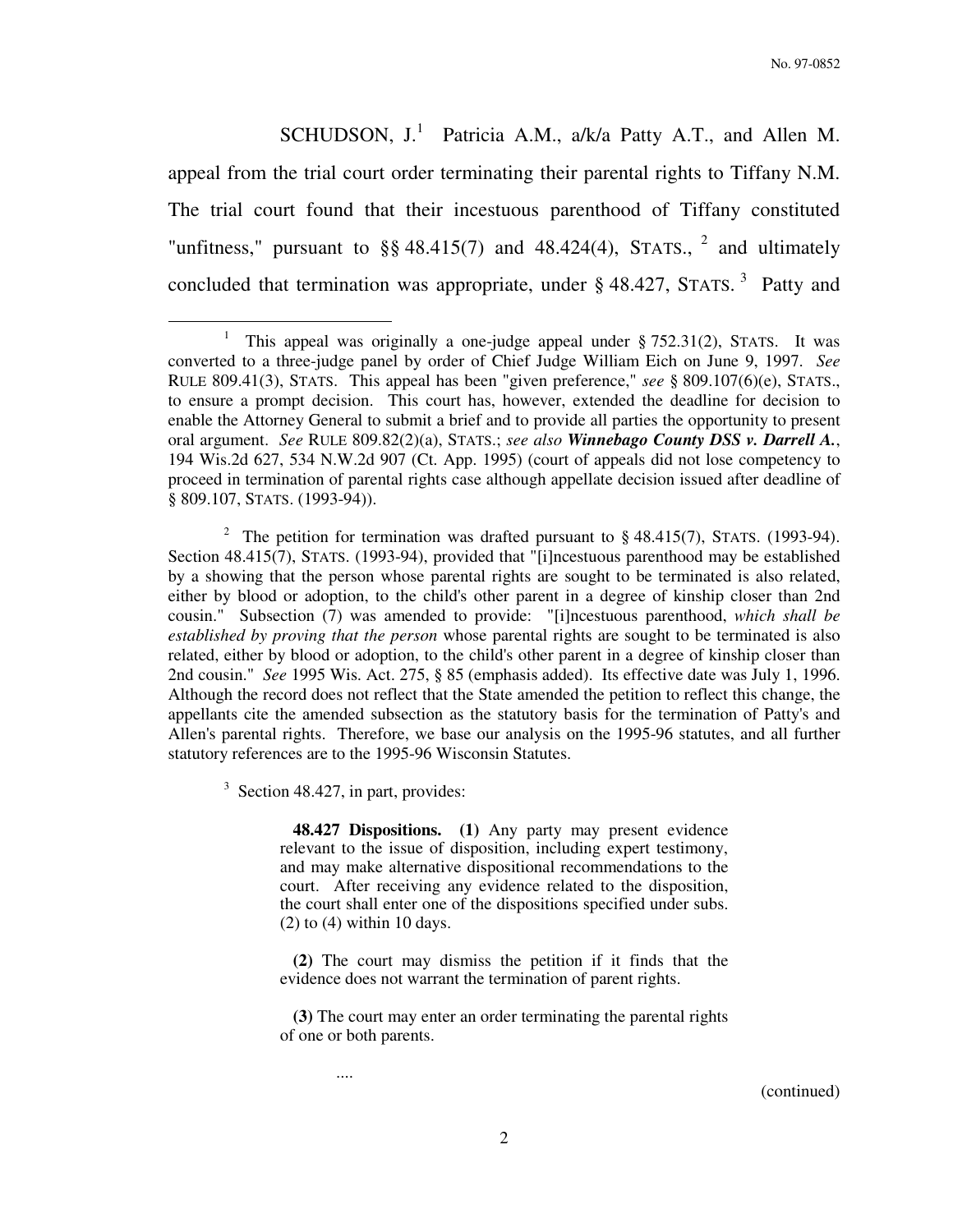Allen argue that § 48.415(7) violates their constitutional rights of due process and equal protection. We reject their arguments and affirm.

#### **I. BACKGROUND**

 The factual background is undisputed. Tiffany was born on September 5, 1990, to Patty and Allen, who are biological siblings. Tiffany is the second of three children Patty and Allen have produced through their incestuous relationship.

 On March 31, 1994, Tiffany was removed from her parental home and placed in foster care because Patty and Allen had abandoned her at the home of a baby-sitter. Tiffany had become sick while in the sitter's care and needed to see a doctor; her parents could not be found. Consequently, after the sitter contacted the authorities, Tiffany was taken into the custody of the Milwaukee County Department of Human Services.

 On March 8, 1995, the juvenile court found Tiffany to be a Child in Need of Protection or Services, pursuant to § 48.13(10), STATS. <sup>4</sup> The court

4 Section 48.13(10), STATS., in part, provides:

....

 $\overline{a}$ 

 **(10)** Whose parent, ... neglects, refuses or is unable for reasons other than poverty to provide necessary care, food, clothing,

**(4)** If the rights of one or both parents are terminated under sub. (3), the court may enter an order placing the child in sustaining care under s. 48.428.

**<sup>48.13</sup> Jurisdiction over children alleged to be in need of protection or services.** The court has exclusive original jurisdiction over a child alleged to be in need of protection or services which can be ordered by the court, and: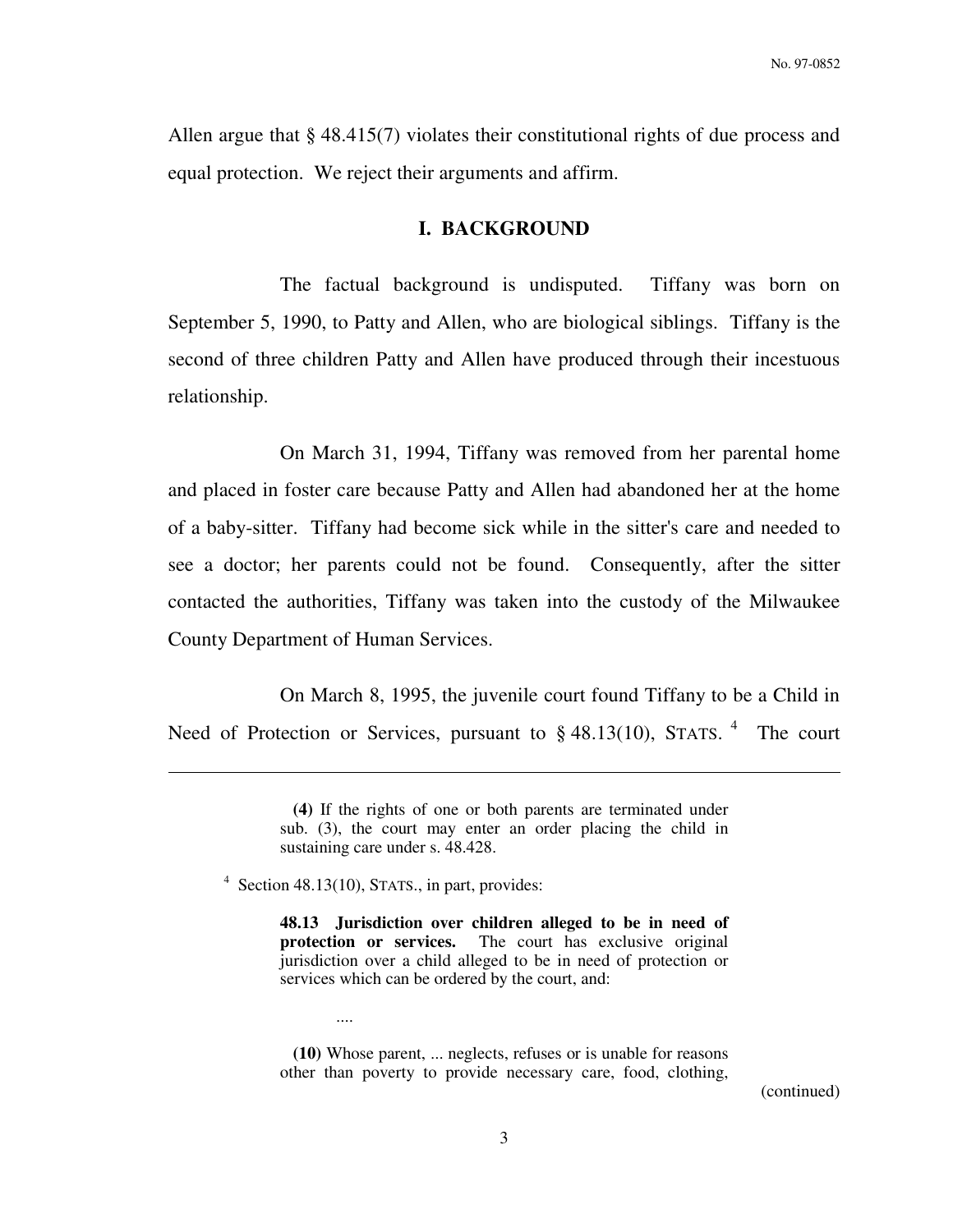entered a dispositional order placing Tiffany outside her parents' home for one year and setting conditions for Tiffany's return to them. On April 1, 1996, the State filed a petition to terminate Patty's and Allen's parental rights to Tiffany on the ground of their incestuous parenthood. $5$ 

 A trial to the court was held on August 29, 1996. In the first phase, the fact-finding hearing under § 48.424, STATS., the State established that Patty and Allen are biological siblings and that Tiffany is their biological daughter. Neither Patty nor Allen contested the evidence of their incestuous parenthood of Tiffany and, consequently, the trial court found Patty and Allen unfit and proceeded to the dispositional phase under § 48.427(2), STATS.

 During the dispositional phase, Dr. David Tick, a former professor of genetics at the Milwaukee County Medical College, testified about Tiffany's profound development delays, her psychosocial deprivation,<sup>6</sup> and her stunted

<sup>6</sup> As described by Dr. Tick:

 $\overline{a}$ 

 Psychosocial deprivation is a term used to connotate a failure in growth; growth in stature, growth in weight, growth in head circumference, which is usually concomitant with significant global developmental disorders ... associated with an absence of identifiable medical factors which could give rise to such constellation of findings.

 What sorts of medical factors might that be? Children who are born with severe congenital heart problems, children

medical or dental care or shelter so as to seriously endanger the physical health of the child.

<sup>&</sup>lt;sup>5</sup> We note the difference between the grounds for the CHIPS petition and the grounds for termination. Neither Allen nor Patty, however, raises any issue based on that disparity. *See State v. Patricia A.P.*, 195 Wis.2d 855, 537 N.W.2d 47 (Ct. App. 1995) (termination denied due process where grounds did not correspond to those about which parent had been warned in underlying CHIPS order). *But see Darrell A.*, 194 Wis.2d at 645, 534 N.W.2d at 914 (No need for notice under § 48.356, STATS., where notice would be superfluous due to impossibility of remedying circumstances leading to termination.).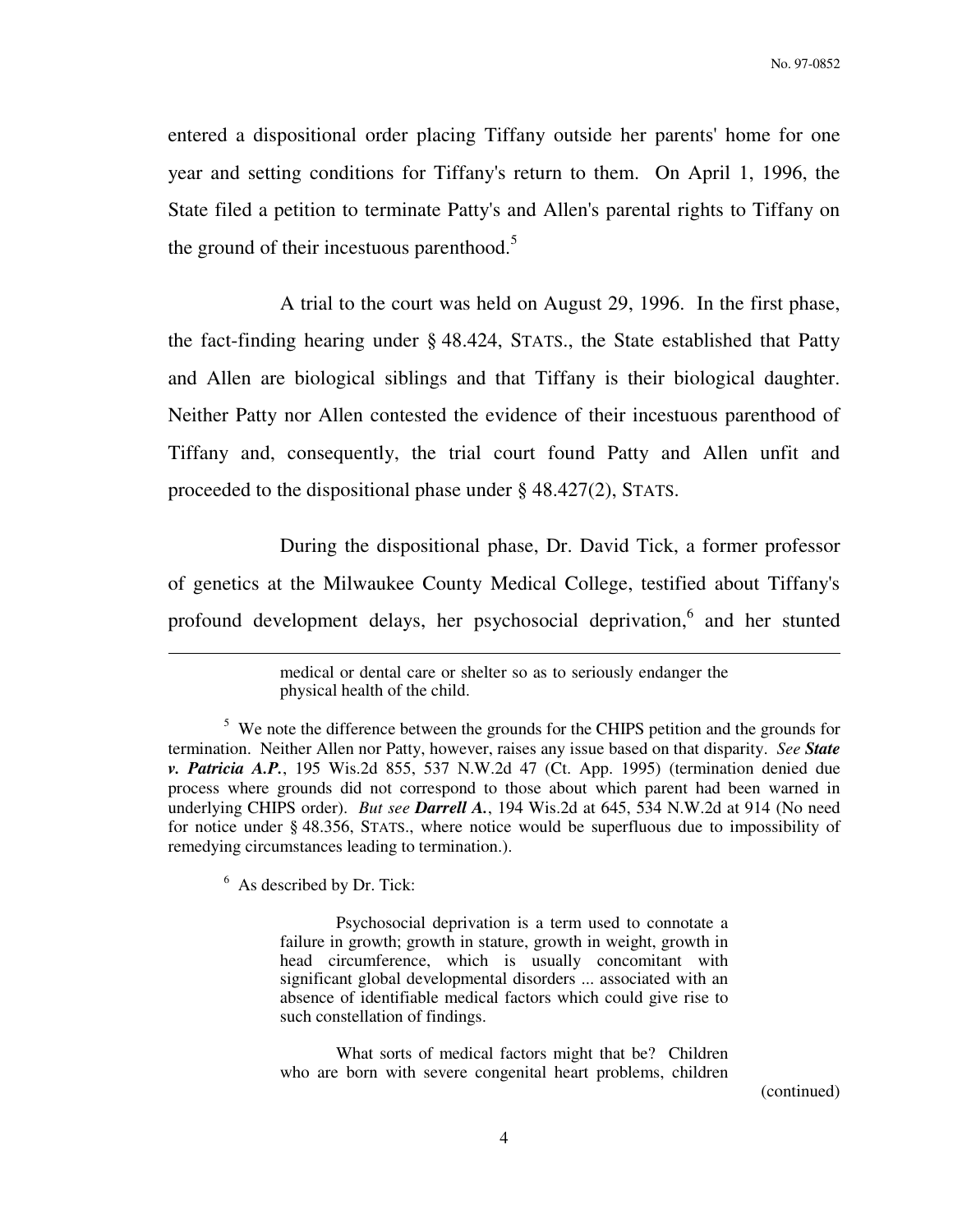physical development. He testified based not only on his two examinations of Tiffany, but also on the medical reports prepared by Dr. June Dobbs, who had examined Tiffany on two previous occasions–shortly after her removal from the parental home, and three months later. Dr. Tick explained that when Dr. Dobbs first examined Tiffany, she was a non-verbal, three and one-half year old who behaved and physically appeared more like a two-year-old child. She was not toilet trained or able to feed herself and she displayed little or no emotion. Dr. Tick testified, however, that after time with her foster family, Tiffany made great progress. Thus, he concluded that Tiffany's delays resulted, in significant part, from parental neglect.

 Dr. Tick also testified that he had diagnosed Tiffany with an autosomal recessive disorder.<sup>7</sup> On cross-examination, defense counsel referred to

7 Dr. Tick explained:

 $\overline{a}$ 

 [A]ny time a child is born as a product of an incestuous relationship there is a likelihood, a possibility that the child could be born with a disorder related to the genetics involved in that mating.

 That is to say that a recessive gene may be present in both of the parents that can be transmitted to the child, and

who are born with severe gastrointestinal disturbances, children who are born with chromosomal abnormality such as Down's syndrome may all fairly be expected because of their medical diagnosis to grow at rates different and less than that ... normally seen in other children, and also may have other developmental progress which is less than what is seen in other children.

In the absence of data suggesting the presence of such a disorder ... if there is also evidence to suggest that the child's psychosocial surroundings are in some way detrimental, or inadequate, or neglectful, or abusive, it is a well-recognized phenomenon that those sorts of problems alone are sufficient when present in an extreme to cause the sorts of changes that we're talking about.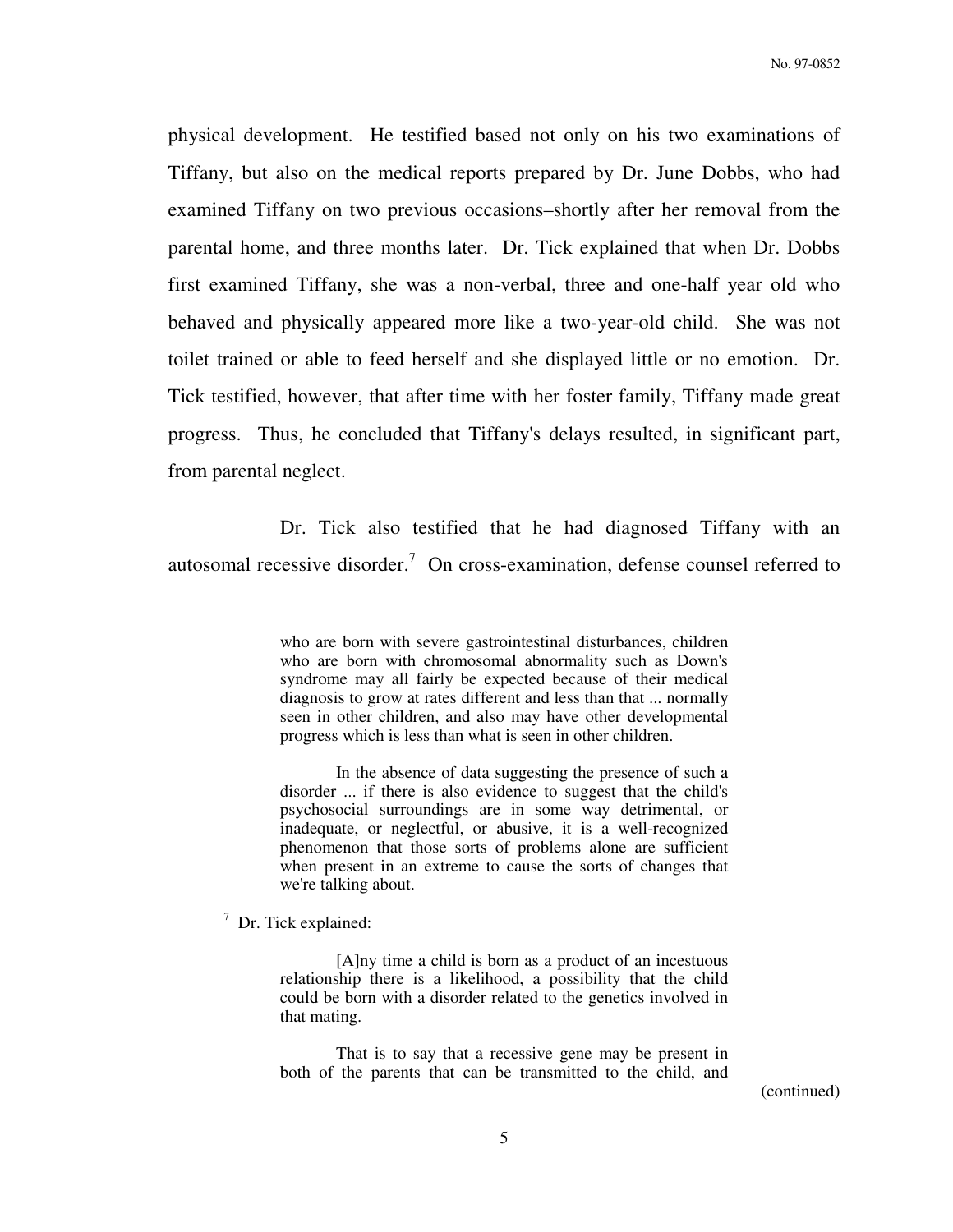a letter addressed to the judge who presided over the CHIPS proceeding, in which Dr. Tick concluded:

> that Tiffany M[.] does not appear likely to be the victim of a genetically mediated disease, that further genetic evaluation and/or testing is probably unwarranted and would be unlikely to disclose any new or useful information, and that the most likely diagnosis is psychological deprivation.

Dr. Tick explained, however, that he had written that letter, based solely on Dr. Dobbs's findings, one month before his first examination of Tiffany. He stated that after examining Tiffany, his opinion changed. Dr. Tick then clarified that although he believed "the lion's share" of Tiffany's developmental disabilities resulted from psychosocial deprivation, her parents' consanguinity, and its concomitant effects, might also have contributed to her developmental problems.<sup>8</sup>

 Cynthia Barczak, a psychotherapist who worked with Tiffany and Patty, also testified at the dispositional hearing. She described Tiffany as a child with dramatic special needs who would require extensive therapy. Barczak testified that Patty had great difficulty recognizing Tiffany's problems and was unable to help Tiffany master basic skills such as identifying colors or counting.

therefore the child has a likelihood of being born with an autosomal recessive syndromic disorder.

<sup>&</sup>lt;sup>8</sup> Whether consanguineous mating causes genetic defects may be more questionable than generally assumed. *See* Carolyn S. Bratt, *Incest Statutes and the Fundamental Right of Marriage: Is Oedipus Free to Marry?*, 18 FAM. L.Q. 257, 267-81 (1984) ("The primary misconception underlying the asserted hereditary-biological function of incest statutes is the belief that consanguineous mating causes genetically defective offspring. A cursory examination of ... autosomal dominant and recessive inheritance reveals that such a belief is simply inaccurate.").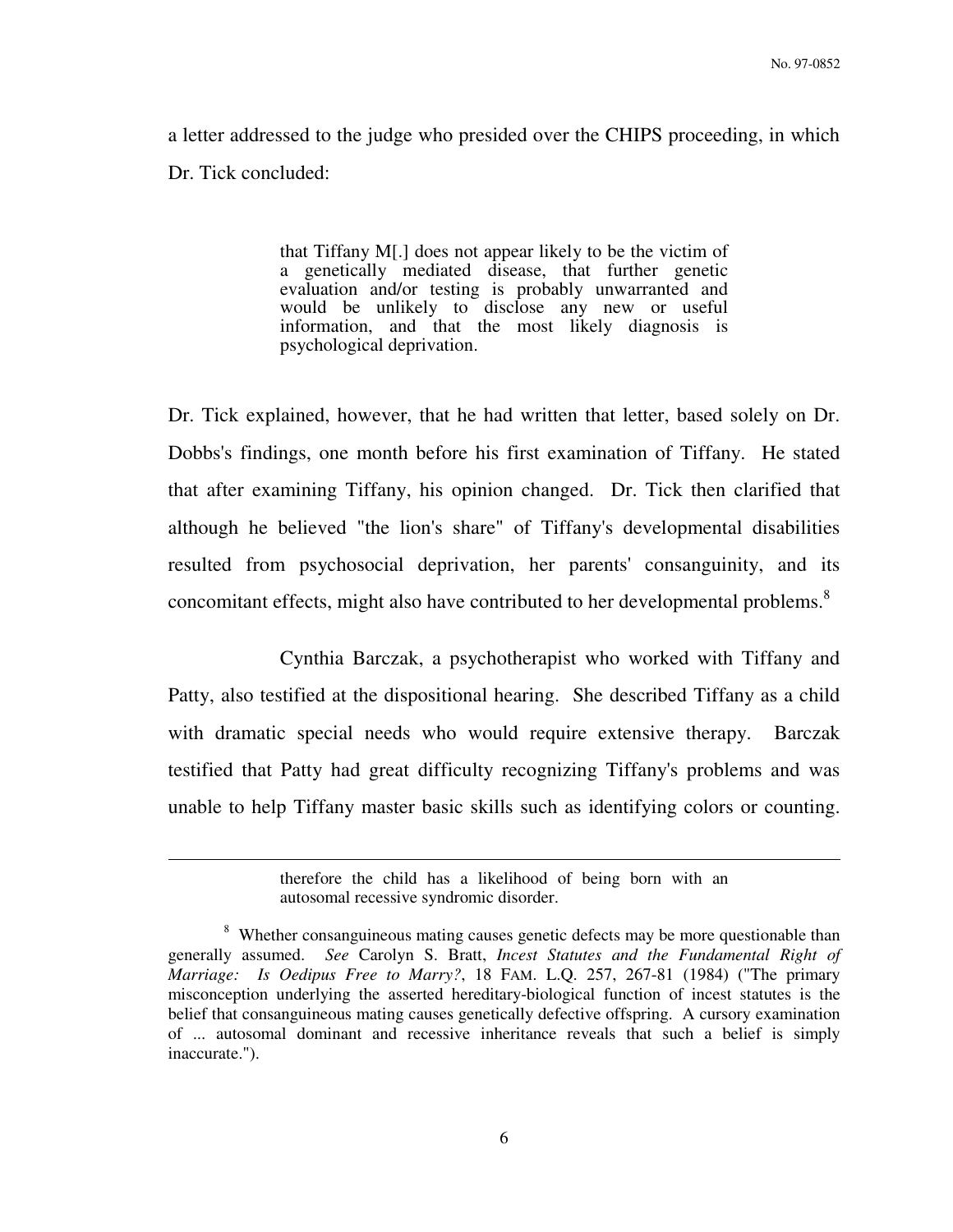Barczak concluded that Patty and Tiffany had not bonded, that Allen and Tiffany had no substantial relationship, and that nothing positive would come from a continuing relationship between Tiffany and her biological parents.

 Mary Dirk, a Milwaukee County Department of Human Services social worker, also testified. She told the court that Patty had two daughters prior to Tiffany, one of whom was also fathered by Allen. Parental rights to that child were involuntarily terminated in Texas in 1989.<sup>9</sup> Dirk also testified that Allen had been very uncooperative with the clinicians and social workers who were evaluating him and trying to assist him in meeting the CHIPS conditions for Tiffany's return. She stated that Patty had been more cooperative than Allen, but was still unable to comply with the conditions. Lastly, Dirk apprised the court that Patty had recently given birth to a baby boy, whom she believed was also fathered by Allen. $10$ 

 $\overline{a}$ 

[A]ll counsel agree that Wis. Stat. Sec. 48.415(10) [providing that grounds for termination include a prior involuntary termination of parental rights to another child within three years of the CHIPS adjudication for the child who is the subject of the current termination action] does not provide an alternative ground for termination of the parental rights of Patty A.M. and Allen M. in view of the fact that the Decree of Termination for Christina M. was entered more than three years prior to the entry of the CHIPS dispositional order for Tiffany N.M.

<sup>&</sup>lt;sup>9</sup> Subsequent to oral argument, the parties submitted a stipulation stating, in part:

Attached … is a copy of the Decree of Termination entered on April 18, 1989 in Taylor County, Texas, regarding the [involuntary termination of Patty's and Allen's parental rights to] … Christina M., the older sibling of Tiffany N.M.

<sup>&</sup>lt;sup>10</sup> Dirk also testified that Patty and Allen were abused and neglected as children, and were in and out of foster care throughout their childhoods. She described the cycle of sexual abuse in Patty and Allen's childhood home and referred to Milwaukee County social services' records detailing a history of incest among several of the fourteen children in Patty and Allen's immediate family.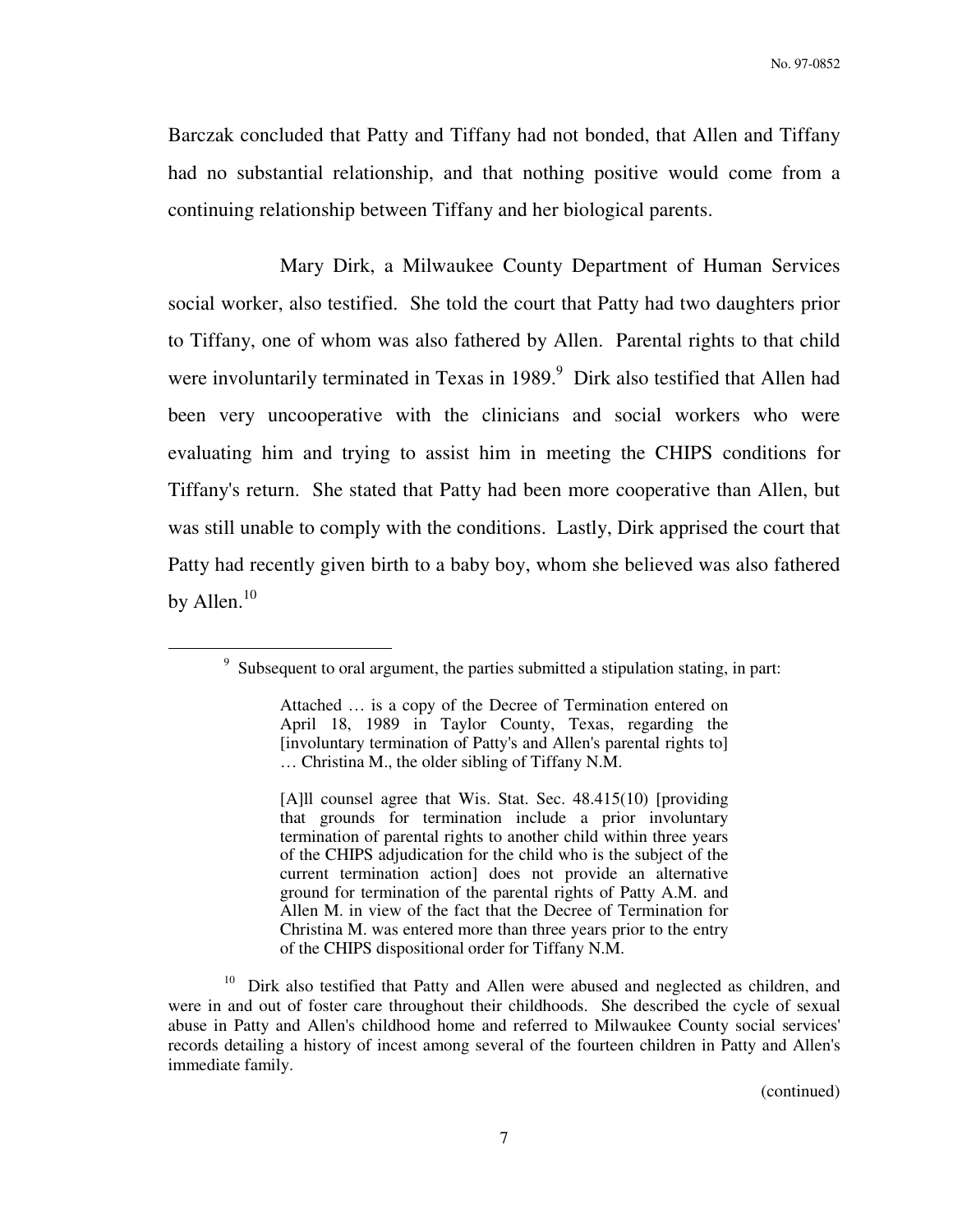The trial court found:

[P]ursuant to sec.  $48.426$ ,<sup>11</sup> there is a great likelihood of adoption of the child, in that an adoptive home had been identified by MCDHS as an appropriate adoptive resource. The court further finds that there is no relationship between the child and her respective parents or extended family members which would be harmed; to the contrary, given the tenacity of dysfunction between Tiffany's parents who persist in maintaining an incestuous relationship which

 $11$  Section 48.426, STATS., provides:

 $\overline{a}$ 

 **48.426 Standard and factors. (1)** COURT CONSIDERATIONS. In making a decision about the appropriate disposition under s. 48.427, the court shall consider the standard and factors enumerated in this section and any report submitted by an agency under s. 48.425.

 **(2)** STANDARD. The best interests of the child shall be the prevailing factor considered by the court in determining the disposition of all proceedings under this subchapter.

 **(3)** FACTORS. In considering the best interests of the child under this section the court shall consider but not be limited to the following:

(a) The likelihood of the child's adoption after termination.

 (b) The age and health of the child, both at the time of the disposition and, if applicable, at the time the child was removed from the home.

 (c) Whether the child has substantial relationships with the parent or other family members, and whether it would be harmful to the child to sever these relationships.

(d) The wishes of the child.

(e) The duration of the separation of the parent from the child.

 (f) Whether the child will be able to enter into a more stable and permanent family relationship as a result of the termination, taking into account the conditions of the child's current placement, the likelihood of future placements and the results of prior placements.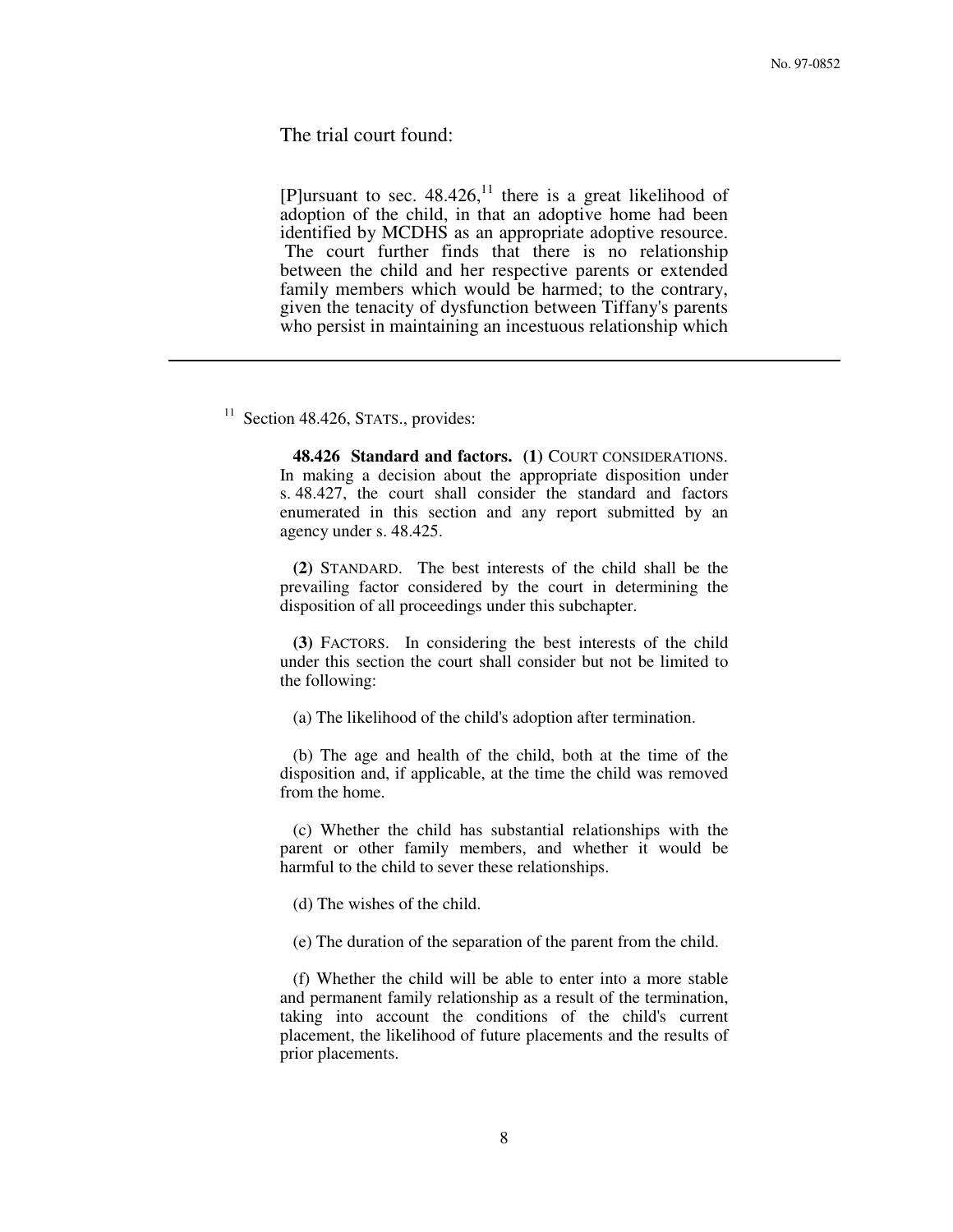continues to produce children, the court finds that severance of all legal, emotional and physical ties with the extended ... family is in the child's best interest. The court further finds that there are no obstacles to adoption regarding the child's age or health, and that adoption would provide the best chance for a stable and permanent home for the child.

(Footnote added.) Accordingly, the trial court concluded that Tiffany's best interests would be served by the termination of the parental rights of her biological parents.

### **II. ANALYSIS**

## **A. Due Process**

Patty and Allen argue that  $\S$  48.415(7), STATS., is unconstitutional and, therefore, the termination of their parental rights based on their incestuous parenthood of Tiffany denied them due process of law. In essence, they assert that even though the State has a compelling interest in preserving and promoting the welfare of children, a statute specifying incestuous parenthood as a ground for termination is not narrowly tailored to serve the State's interest. We disagree.

 The constitutionality of a statute presents a question of law this court reviews *de novo*. *See State v. Post*, 197 Wis.2d 279, 301, 541 N.W.2d 115, 121 (1995), *cert. denied*, 117 S. Ct. 2501 (1997). A party challenging the constitutionality of a statute bears a heavy burden of persuasion. *See Winnebago County DSS v. Darrell A.*, 194 Wis.2d 627, 637 534 N.W.2d 907, 911 (Ct. App. 1995). The statute is presumed constitutional and the party challenging it must demonstrate its unconstitutionality beyond a reasonable doubt. *See id.* "Every presumption must be indulged to sustain the law if at all possible and, wherever doubt exists as to a legislative enactment's constitutionality, it must be resolved in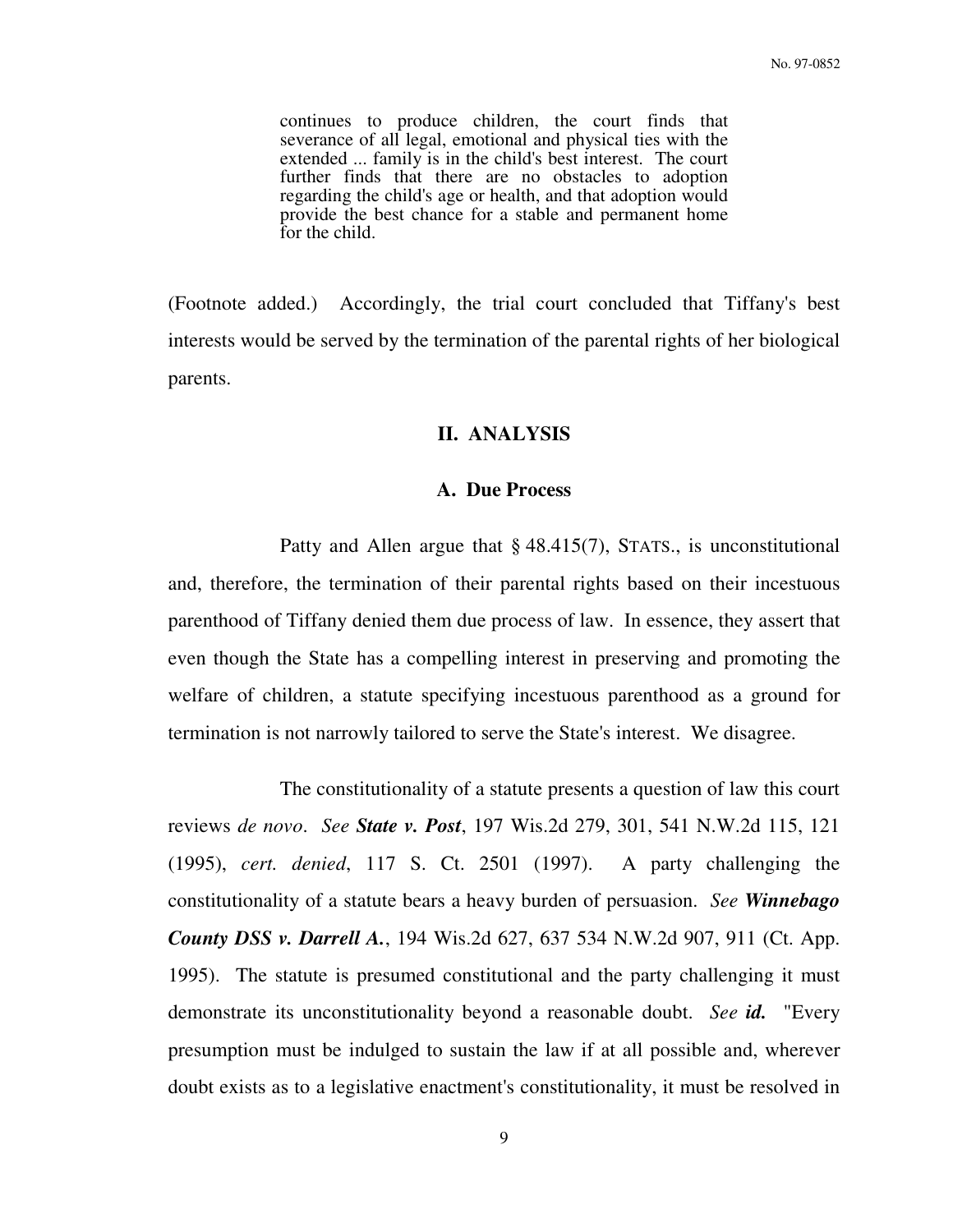favor of constitutionality." *Bachowski v. Salamone*, 139 Wis.2d 397, 404, 407 N.W.2d 533, 536 (1987) (internal quotation marks and quoted source omitted). Further, as this court recently reiterated:

> Strict judicial scrutiny is required when certain fundamental rights are affected by governmental action. [The appellant] correctly states that "a parental rights termination proceeding interferes with a fundamental right." The State's ability to deprive a person of the fundamental liberty to one's children must rest on a consideration that society has a compelling interest in such deprivation. Additionally, the infringement on such a liberty must be narrowly tailored to serve the compelling state interest.

**Darrell A.**, 194 Wis.2d at 639, 534 N.W.2d at 911 (citation omitted).<sup>12</sup> We conclude that § 48.415(7), STATS., is a constitutional subsection of a statutory scheme that is narrowly tailored to serve the State's compelling interests in the welfare of children, preservation of family, and maintenance of an ordered society.

 $12$  In their initial briefs to this court, the parties seemed to agree that because the statutory scheme infringes on the parents' fundamental right to provide parenting to their child, this court needed to evaluate the constitutionality of the statute under a strict scrutiny analysis. In subsequent briefs and oral argument, however, the assistant attorney general and the guardian ad litem maintained that because no court has ever recognized incestuous parenthood or the act of incest as a fundamental right, the statute need only meet the rational relationship test.

The Attorney General and guardian ad litem's argument is interesting. Indeed, very recently in *State v. Fisher*, \_\_\_\_ Wis.2d \_\_\_\_, 565 N.W.2d 565 (Ct. App. 1997), this court rejected a defendant's challenge to the constitutionality of § 948.02(2), STATS., and his argument that its prohibition of consensual sexual relations with a child under age sixteen violated his right to privacy and procreation. We rejected as "fallacious" his contention that the statute must pass the strict scrutiny test.

Nevertheless, although intrigued by this argument, we need not directly address it because we conclude that, even under strict scrutiny analysis, § 48.415(7), STATS., is constitutional.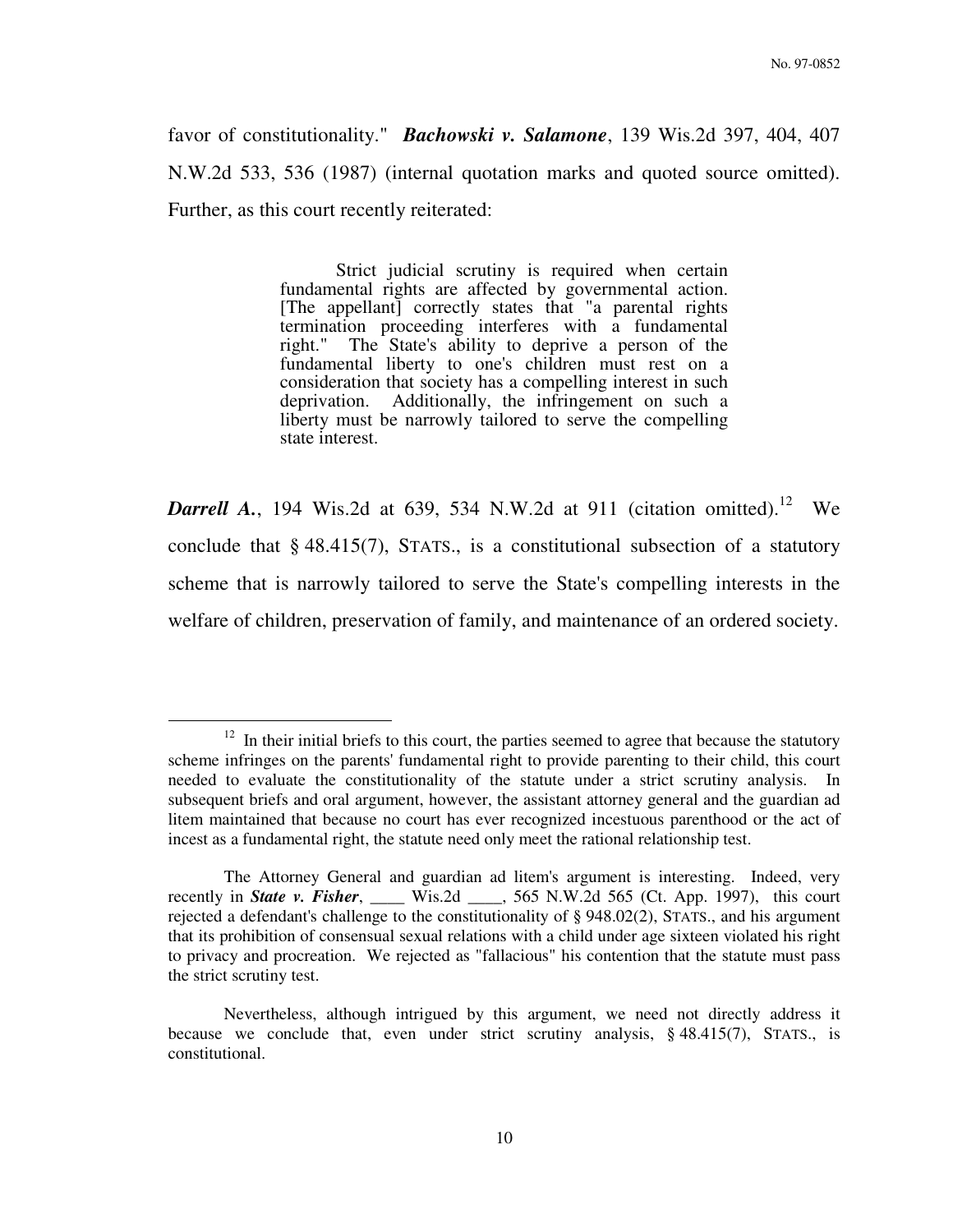No. 97-0852

 While "[t]he Due Process Clause requires a showing of justification when the government intrudes on choices concerning family living arrangements in a manner which is contrary to deeply rooted traditions," *Zablocki v. Redhail*, 434 U.S. 374, 399 (1978) (Powell, J., concurring) (internal quotation marks and quoted source omitted), there is no question that the "State may legitimately say that no one can marry his or her sibling." *Id.* (Stewart, J., concurring). This determination is consistent with, not contrary to, deeply rooted traditions.<sup>13</sup> Thus, no fundamental principle of justice is offended when a state determines that siblings, whom it can legitimately bar from marriage, are unfit to provide parenting for the children they produce through their non-marital, incestuous relationship.

 Wisconsin's termination statutes vest considerable discretion in the trial court, thereby precluding the possibility that a proper application of § 48.415(7), STATS, would deprive a parent of due process rights. *See B.L.W. v. Polk County DSS*, 163 Wis.2d 90, 115, 470 N.W.2d 914, 925 (1991) ("The discretion that the statute vests in the court to dismiss the petition for termination if it finds termination is not warranted under the standards assures full, substantive due process."). Even if grounds for termination exist and statutory unfitness is found, the trial court may dismiss the petition under  $\S$  48.427(2) if the dispositional evidence does not "warrant" termination. *See* § 48.426, STATS. As the supreme court explained:

<sup>13</sup> *See Bowers v. Hardwick,* 478 U.S. 186, 194 (1986) (declining to expand the fundamental rights protected by the Due Process Clause to include sodomy). As the Supreme Court emphasized, "[t]he law ... is constantly based on notions of morality, and if all laws representing essentially moral choices are to be invalidated under the Due Process Clause, the courts will be very busy indeed." *Id.* at 196.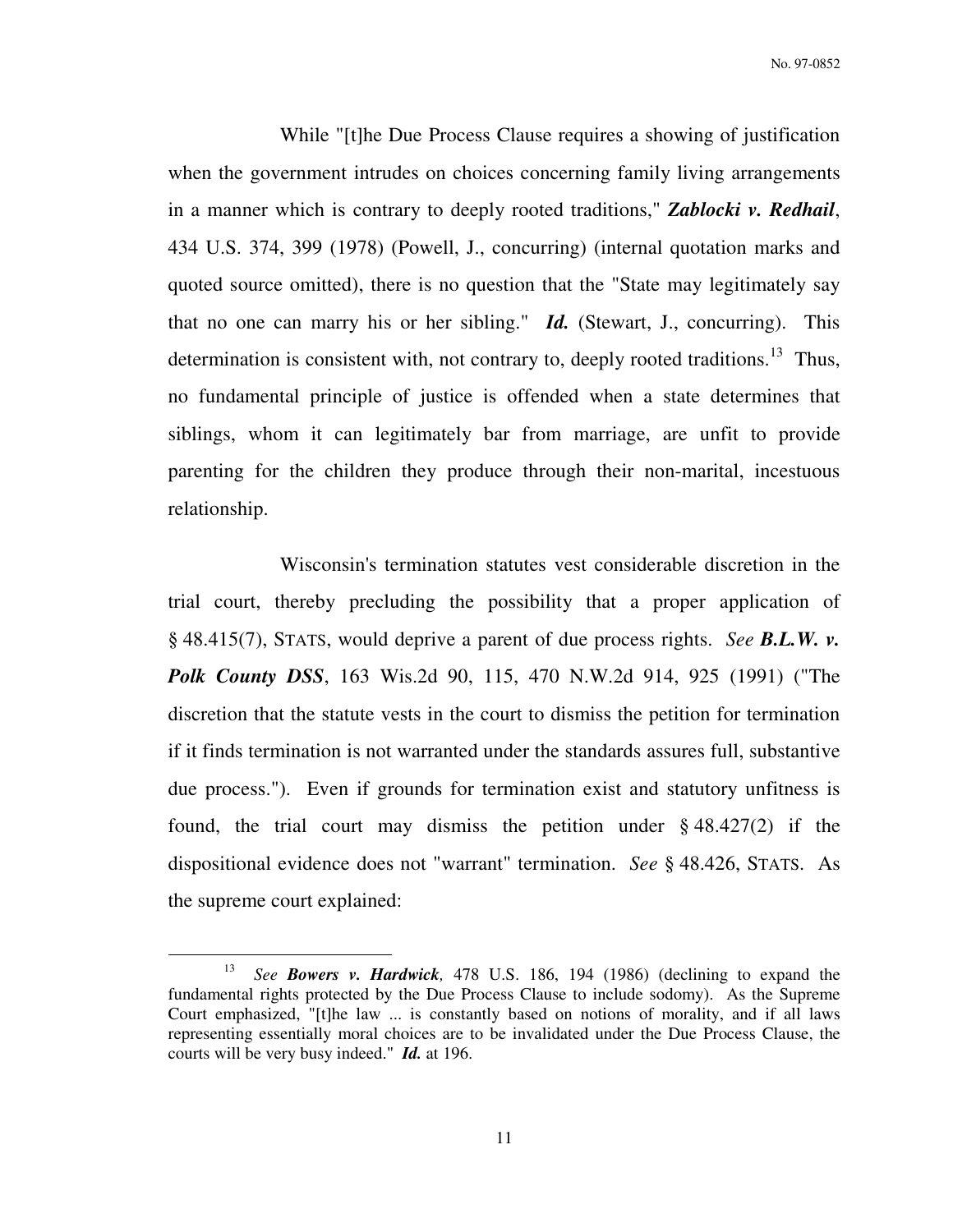This means that even though the jury finds the "facts" that would constitute grounds for termination, the court may still dismiss the petition if the court finds either that the evidence does not sustain any one of the jury's individual findings or that even though the findings may be supported by the evidence, the evidence of unfitness is not so egregious as to warrant termination of parental rights. Thus, it is clear that in spite of what the evidence may show, whether such evidence warrants termination, is a matter within the discretion of the court. This is so because the word "warrant" [in  $\S$  48.427(2), STATS.] implies an overview of the evidence, the findings, and also the implication of what is in the best interest of the child.

### *Id.* at 103-104, 470 N.W.2d at 920.

As prescribed by  $\S$  48.426, STATS., <sup>14</sup> the trial court heard testimony regarding "the best interest of the child," and considered the required dispositional criteria. The evidence established Tiffany's substantial needs, her parents' inability to provide care, her significant improvement in the foster home and her adoptability. Consequently, the court concluded that the only appropriate disposition would be the termination of Patty's and Allen's parental rights to Tiffany. Clearly, § 48.415(7), STATS., in combination with the dispositional statutory protection provided by §§ 48.426 and 48.427, STATS., afforded Allen and Patty due process of law.

### **B. Equal Protection**

 Patty and Allen also argue that termination of their parental rights pursuant to § 48.415(7), STATS., violates their rights to equal protection of law. They contend that the State's only compelling interest is the prevention of genetic

<sup>14</sup> *See* footnote 12 *supra,* slip op. at 8.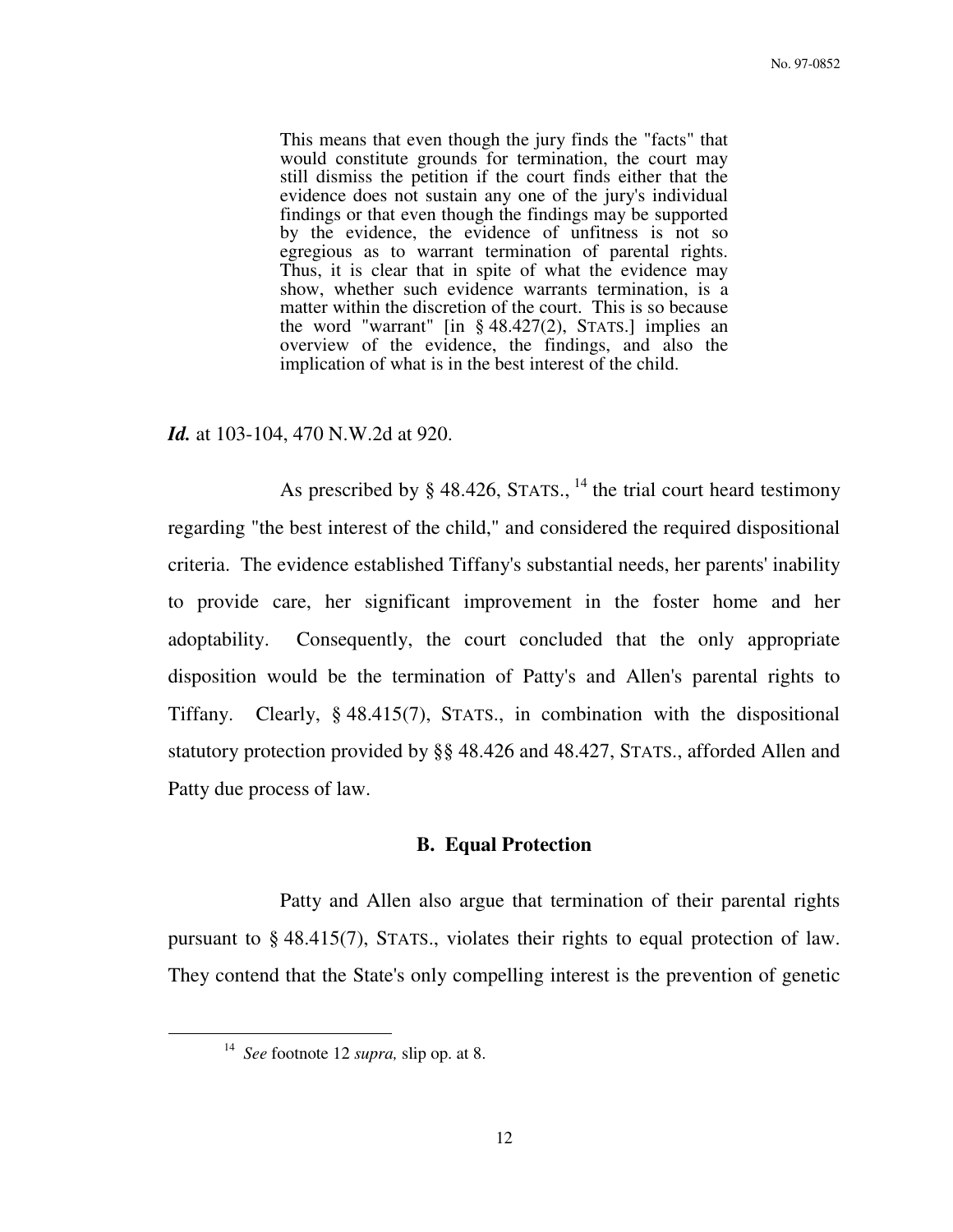mutations, and that this interest lapses once the child is born. Additionally, they claim that their kinship has no effect on their ability to be good parents. We disagree.

 Equal protection of the law is guaranteed by the Fourteenth Amendment to the United States Constitution and by Article I, section 1 of the Wisconsin Constitution.<sup>15</sup> See **Reginald D. v. State**, 193 Wis.2d 299, 306-307, 533 N.W.2d 181, 184 (1995). In evaluating § 48.415(7), STATS., under the Equal Protection Clause, "we must first determine what burden of justification the classification … must meet, by looking to the nature of the classification and the individual interests affected." *Zablocki*, 434 U.S. at 383 (quoting *Memorial Hosp. v. Maricopa County*, 415 U.S. 250, 253 (1974)). Because courts have long recognized the right to parent one's children as fundamental, *see Pierce v. Society of Sisters*, 268 U.S. 510 (1925); *Meyer v. Nebraska*, 262 U.S. 390 (1923) (recognizing the importance of the right to rear and educate one's children), a

<sup>&</sup>lt;sup>15</sup> As the Wisconsin Supreme Court recently reiterated:

The Fourteenth Amendment to the United States Constitution provides "nor shall any State deprive any person of life, liberty, or property, without due process of law; nor deny to any person within its jurisdiction the equal protection of the laws." The functional equivalent of this clause is found in Article I, sec. 1, of the Wisconsin Constitution: "All people are born equally free and independent, and have certain inherent rights; among these are life, liberty and the pursuit of happiness; to secure these rights, governments are instituted, deriving their just powers from the consent of the governed." As noted in *State ex rel. Sonneborn v. Sylvester*, 26 Wis.2d 43, 49-50, 132 N.W.2d 249, 252 (1965), even though Article I, sec. 1, is based on the Declaration of Independence, "there is no substantial difference" between its equal protection and due process protections and that of the Fourteenth Amendment.

*Reginald D. v. State*, 193 Wis.2d 299, 306-307, 533 N.W.2d 181, 184 (1995).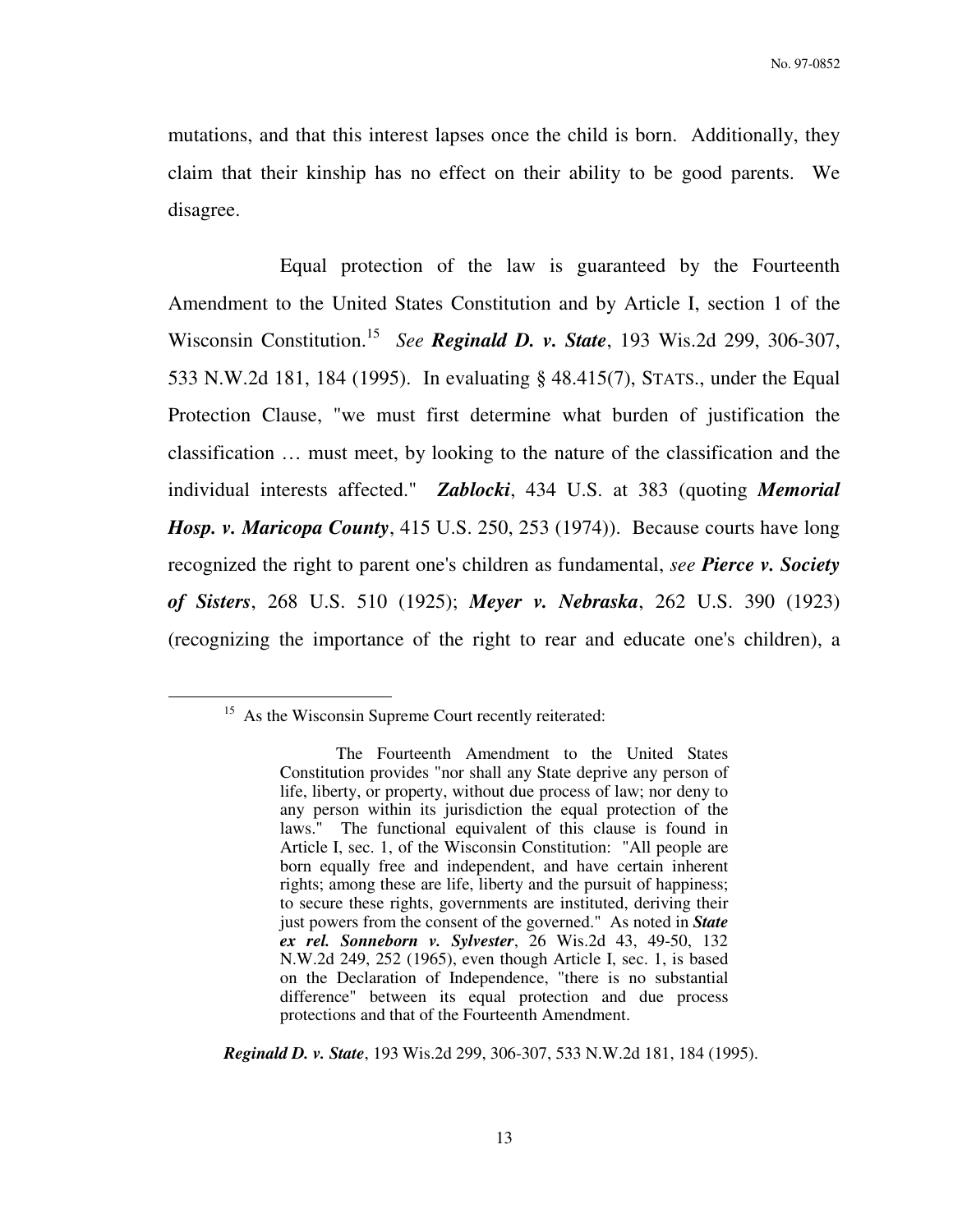statutory classification that significantly interferes with this right must be examined under strict judicial scrutiny. *See Darrell A.*, 194 Wis.2d at 640, 534 N.W.2d at 912. Under a strict scrutiny analysis, a statutory classification which significantly interferes with the exercise of a fundamental right "cannot be upheld unless it is supported by sufficiently important state interests and is closely tailored to effectuate only those interests." *Zablocki*, 434 U.S. at 388.

 Patty and Allen argue that § 48.415(7), STATS., does not further the State's interest in the continuing welfare of its children because whatever genetic defect might have been caused by parental consanguinity has already taken place. Genetic mutation, however, is but one consequence of incest, and only one of many reasons why Wisconsin and other states have long prohibited incestuous marriage and criminalized incest.<sup>16</sup> "The crime [of incest] is also punished to promote and protect family harmony, to protect children from the abuse of parental authority, and because society cannot function in an orderly manner when

<sup>16</sup> Incest has been a crime in Wisconsin since 1858, *see* § 944.06, STATS., and criminal prosecutions under the incest statute have been upheld. *See Porath v. State*, 90 Wis. 527, 63 N.W. 1061 (1895); *see also Hintz v. State*, 58 Wis. 493, 17 N.W. 639 (1883); and § 765.03, STATS. (prohibiting marriage between persons who are nearer of kin than second cousins). Moreover, recent challenges to incest statutes in other jurisdictions have been rejected. *See*: *Benton v. State*, 461 S.E.2d 202 (Ga. 1995) (holding that the prohibition against incest is rationally related to a legitimate governmental interest–the protection of children and of the family unit); *In the Interest of L.*, 888 S.W.2d 337 (Mo. Ct. App. 1994) (holding that father's undisputed acts of incest with his minor sisters involved children "in the family" within the meaning of statutory ground for termination of father's parental rights to his biological daughter); *State v. Buck*, 757 P.2d 861 (Or. Ct. App. 1988) (holding that incest statute is not violative of federal constitutional right to privacy); *State v. Kaiser*, 663 P.2d 839 (Wash. Ct. App. 1983) (holding that statute criminalizing incest is not violative of equal protection).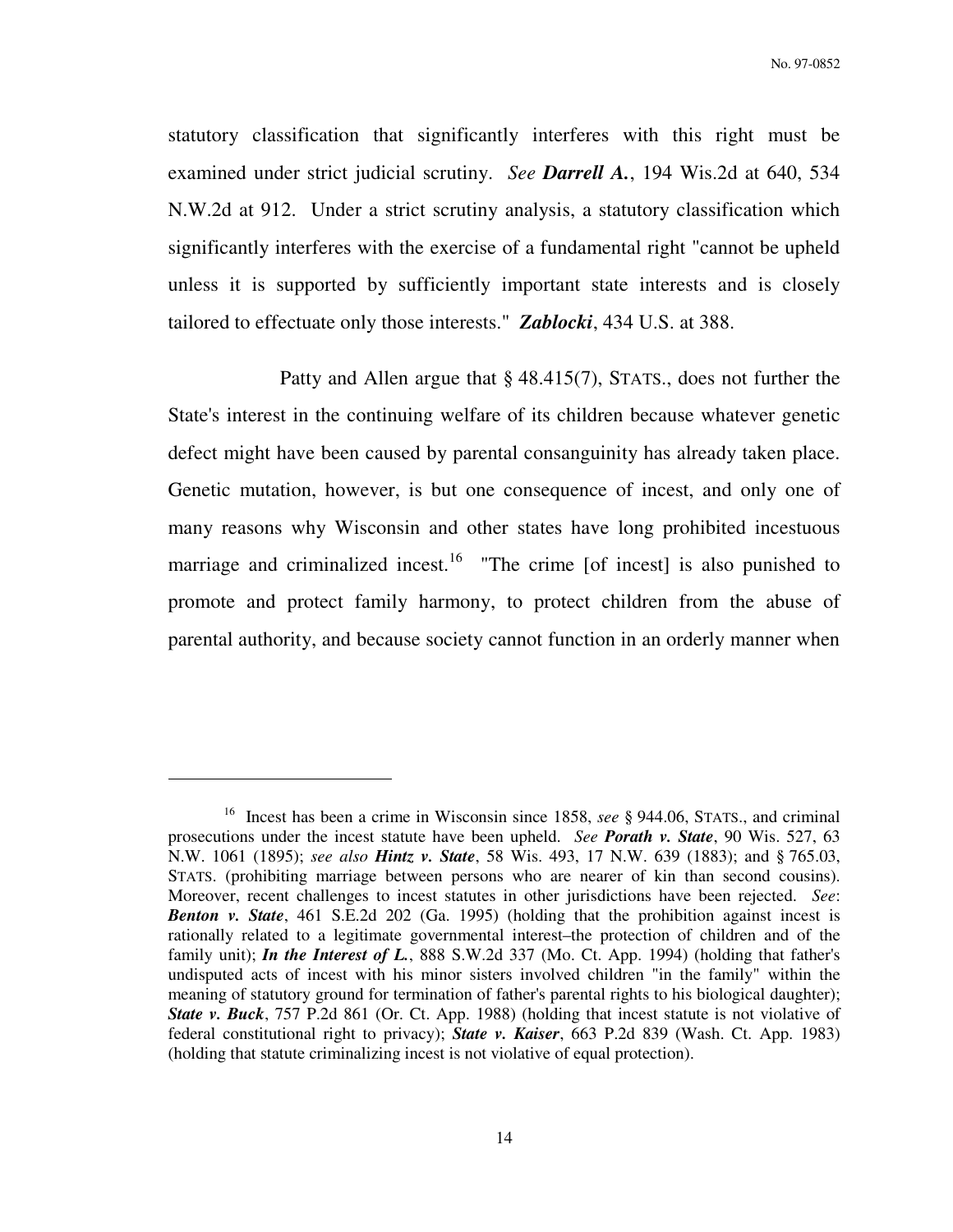age distinctions, generations, sentiments and roles in family are in conflict." *State v. Kaiser*, 663 P.2d 839, 843 (Wash. Ct. App. 1983).<sup>17</sup>

 As the Attorney General argues, a child raised by incestuous parents is a child raised in a home that mocks even the most rudimentary conception of family. A statute that declares incestuous parents unfit acknowledges the fundamentally disordered circumstances in which the child of an incestuous relationship will be raised. Moreover, it recognizes the vulnerability of the child and the compelling interest in protecting children from the psychological confusion and emotional damage they likely will suffer as a result of being born to and living within an incestuous family.

 $\overline{a}$ 

*Benton v. State*, 461 S.E.2d 202, 205 (Ga. 1995) (Sears, J., concurring) (citing RICHARD A. POSNER, SEX AND REASON (1992); RANDALL COLLINGS, SOCIOLOGY OF MARRIAGE AND THE FAMILY (1985).

<sup>&</sup>lt;sup>17</sup> As discussed by a Georgia Supreme Court justice:

The incest taboo is one of the most important human cultural developments. It is found in some form in all societies. This universal proscription restricts intercourse, and hence marriage, among close relatives. Being primarily cultural in origin, the taboo is neither instinctual nor biological, and it has very little to do with actual blood ties. This is evidenced by the fact that the taboo is often violated–people generally are incapable of violating their instincts–and because society condemned incest long before people knew of its genetic effects. Modern anthropologists and comparative sociologists claim that the significance of the incest taboo is twofold. First, the restriction forces family members to go outside their families to find sexual partners. Requiring people to pursue relationships outside family boundaries helps form important economic and political alliances and makes a large society possible. A second purpose for the taboo ... is maintaining the stability of the family hierarchy by protecting young family members from exploitation by older family members in positions of authority, and by reducing the competition and jealous friction among family members.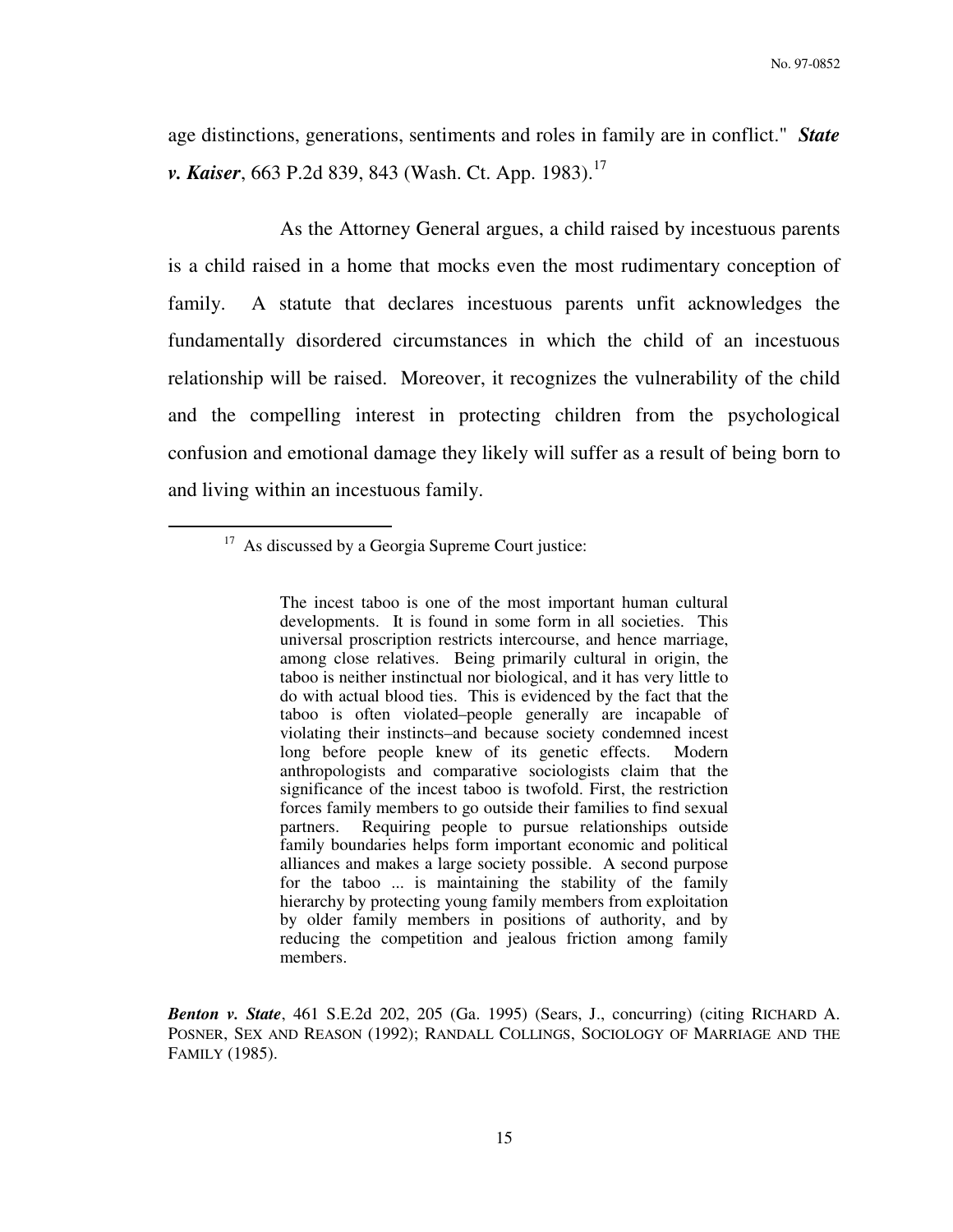No. 97-0852

 Therefore, we reject Patty's and Allen's argument that once a child is born, the State's compelling interest lapses. Not only does the State's compelling interest in the protection of that child continue, but the State's equally compelling interest in deterring additional incestuous parenthood, by those parents and others, remains. As one court explained in a termination case, "the [incestuous] parent by his actions has demonstrated that the natural, moral constraint of blood relationship has failed to prevent deviant conduct and thus cannot be relied upon to constrain similar conduct in the future." *In the Interest of L.*, 888 S.W.2d 337, 341 (Mo. Ct. App. 1994). Thus, § 48.415(7), STATS., further promotes the State's compelling interest in deterring incest by, in effect, warning those who might contemplate incest that if they produce a child, they will not necessarily be permitted to parent the child.

 Patty and Allen argue, however, that § 48.415(7), STATS., is overinclusive<sup>18</sup> because an incestuous parent may have come to be a parent under very sympathetic and innocent circumstances. As examples, they offer scenarios in which the parent is a victim of sexual assault, or both parents are unaware of their blood relationship. Although these arguments are powerful, they do not account for the impact of  $\S$  48.427(2), STATS., which saves  $\S$  48.415(7) from being overinclusive.

 As already noted, under § 458.427(2), STATS., the trial court has discretion to dismiss any petition for termination of parental rights where

<sup>&</sup>lt;sup>18</sup> In her briefs to this court, Patty argues that the statute is overbroad. The concept of overbreadth has not been applied outside the context of the First Amendment. *See Dog Fed'n of Wis., Inc. v. City of S. Milwaukee*, 178 Wis.2d 353, 364, 504 N.W.2d 375, 380 (Ct. App. 1993) (citing *United States v. Salerno*, 481 U.S. 739, 745 (1987)). We infer from her argument, however, that Patty, like Allen, contends that the statute is overinclusive.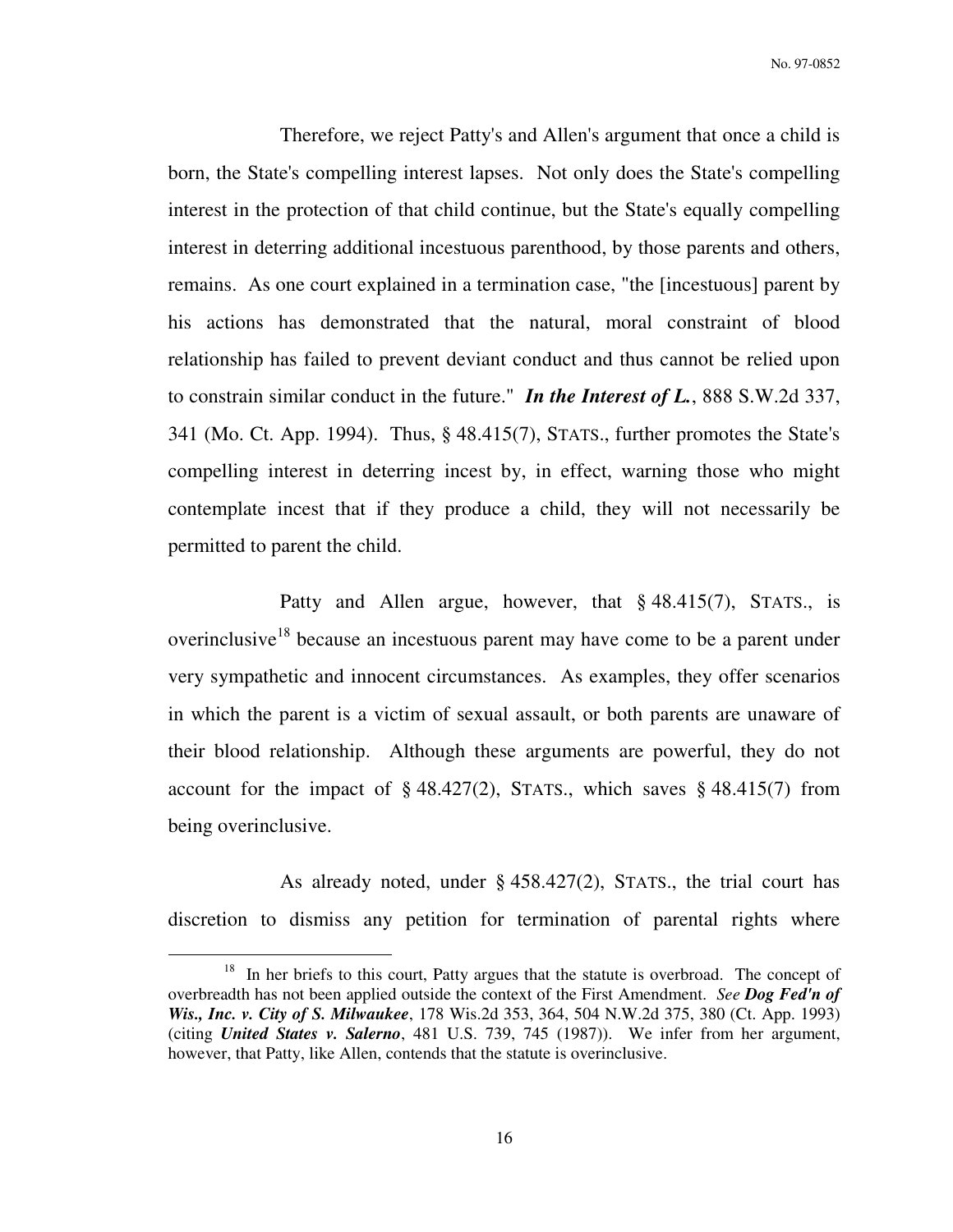incestuous parenthood does not warrant termination. Although incestuous parenthood results in a finding of unfitness, that finding does not necessarily result in termination. Termination is authorized only if: (1) incestuous parenthood is proven by clear and convincing evidence; (2) incestuous parenthood is shown to warrant termination; and (3) termination serves the child's best interests. *See generally B.L.W.*, 163 Wis.2d at 115, 470 N.W.2d 914, 925. As the supreme court explained, "[t]he legislature has in effect put a 'spin' on the word 'unfit' by giving the court the discretion to dismiss a petition if the circuit court 'finds that the evidence does not warrant the termination of parental rights.'" *Id.* at 104, 470 N.W.2d at 920; *see also* § 48.427(2), STATS. The court elaborated:

> There are obviously degrees of unfitness and some "unfit" parents may be more or less unfit than others. It is the fact of degrees of unfitness that has caused the legislature to allow the court, in the exercise of discretion, to evaluate a "finding" of "unfitness" even though the grounds of termination may be found by a jury or the court itself.

*B.L.W.*, 163 Wis.2d at 104, 470 N.W.2d at 920. In short, § 48.427(2), STATS., requires that once a trial court determines a parent's factual "unfitness," it must then evaluate the parent's actual fitness as it considers whether termination of parental rights is in the child's best interests under  $\S$  48.426(2), STATS. Thus, § 48.415(7), STATS., in combination with § 48.427(2), is not overinclusive.

 Finally, Patty and Allen claim that the statutory scheme is underinclusive because it does not include other sex offenses such as bigamy, adultery, and prostitution, which might also lead to parenthood. We reject their claim.

 Our supreme court has consistently refused to find legislation unconstitutional just because it is not all-encompassing. *See State v. Hanson*, 182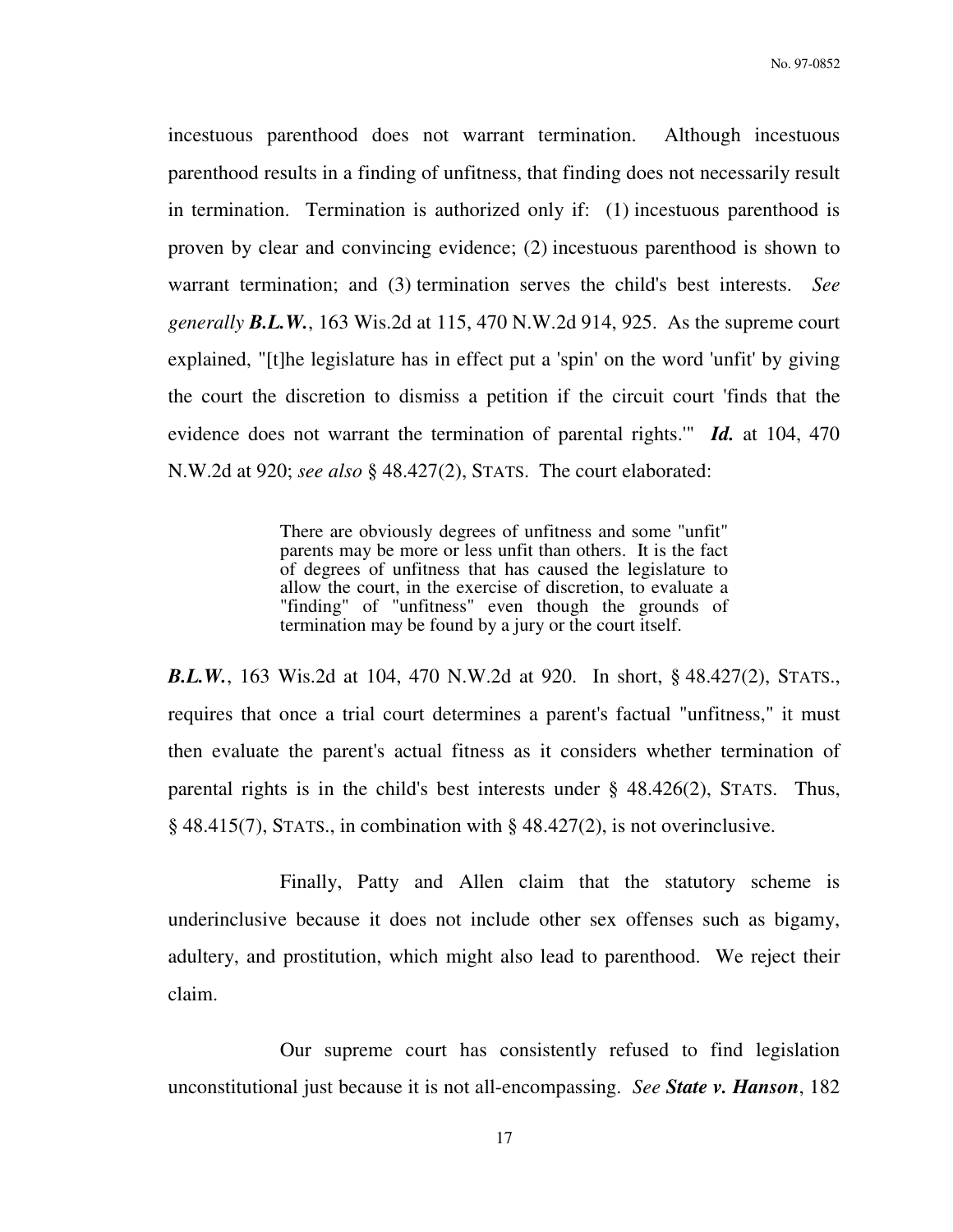Wis.2d 481, 488, 513 N.W.2d 700, 703 (Ct. App. 1993). "The problem of legislative classification is a perennial one, admitting of no doctrinaire definition. Evils in the same field may be of different dimensions and proportions, requiring different remedies." *Racine Steel Castings v. Hardy*, 144 Wis.2d 553, 569, 426 N.W.2d 33, 39 (1988). The legislature may, in its discretion, select one aspect of a problem and provide a remedy even while neglecting other serious aspects of a problem. *See id.* "In seeking to preserve, to the greatest extent possible, the judgment of the legislature," courts have recognized that "if the law presumably hits the evil, it is not to be overthrown because there are other instances to which it might have been applied." *Id.* at 573, 426 N.W.2d at 40 (internal quotation marks and quoted source omitted).

 Addressing incest between persons who are nearer of kin than second cousins, the legislature narrowly tailored § 48.415(7), STATS., to achieve a desired goal. The existence of other "evil" does not render § 48.415(7) underinclusive. Thus,  $\S$  48.415(7), in combination with the dispositional statutory protections provided by §§ 48.426 and 48.427, STATS., did not deny Allen and Patty full protection.

*By the Court.–*Order affirmed.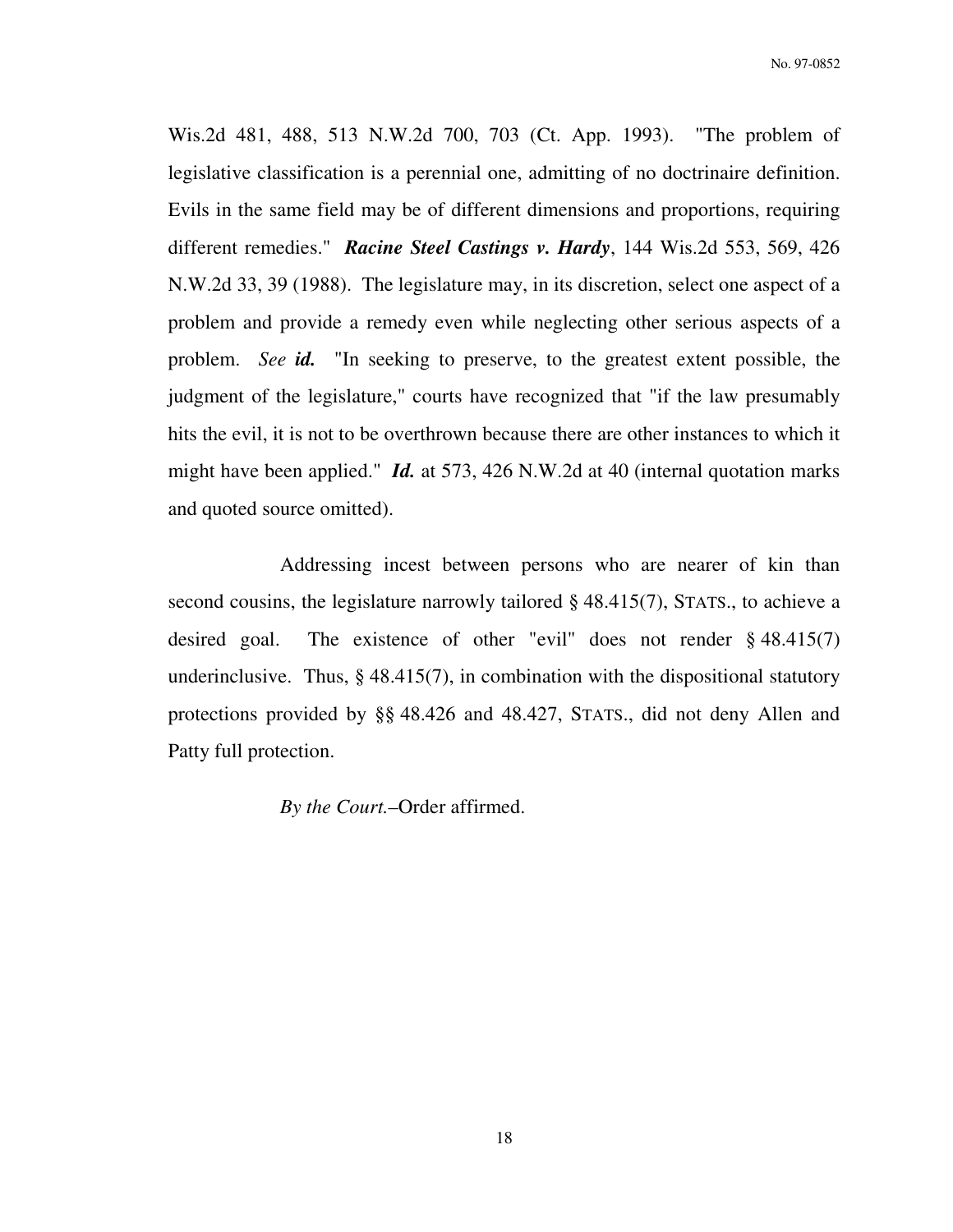FINE, J. *(concurring)*. I agree that Allen M. and Patricia M. have not shown that § 48.415(7), STATS., is unconstitutional as to them. As I understand it, we leave for another day other possible scenarios not implicated by this case. Thus, for example, § 48.415(7) provides that it is a ground for termination of parental rights if the child's parents are "closer than 2nd cousin[s]" by "adoption." That is not the case here. There are also other scenarios that are not presented by this case. *See, e.g., In re May's Estate*, 114 N.E.2d 4, 6–7 (N.Y. 1953) (upholding for the purposes of the administration of a woman's estate, the validity of her marriage to her uncle "by the half blood" even though the marriage was incestuous under New York law because it was valid under a religiouspractice exception to a similar ban on incestuous marriages in Rhode Island, where the parties were married).

 I also believe it appropriate to explain why the legislature requires a concurrent, *ipso facto*, finding of parental unfitness whenever a jury (or judge sitting as a fact-finder) decides that grounds for termination exist (what the majority calls "factual unfitness"), and why a determination of what the majority calls "actual unfitness" at the time of the proceeding is nothing more than a factor used to determine whether termination is in the child's best interests.

 Under the current statutory scheme, a finding that grounds for termination exist shifts the focus to whether termination is in the child's best interest. Stated another way, a finding that the parent is "unfit" under § 48.424(4), STATS., is sufficient to trigger the best-interest phase of the hearing—actual parental "unfitness" at the time of the proceeding is not a prerequisite to termination. Section 48.424(4) provides: "If grounds for the termination of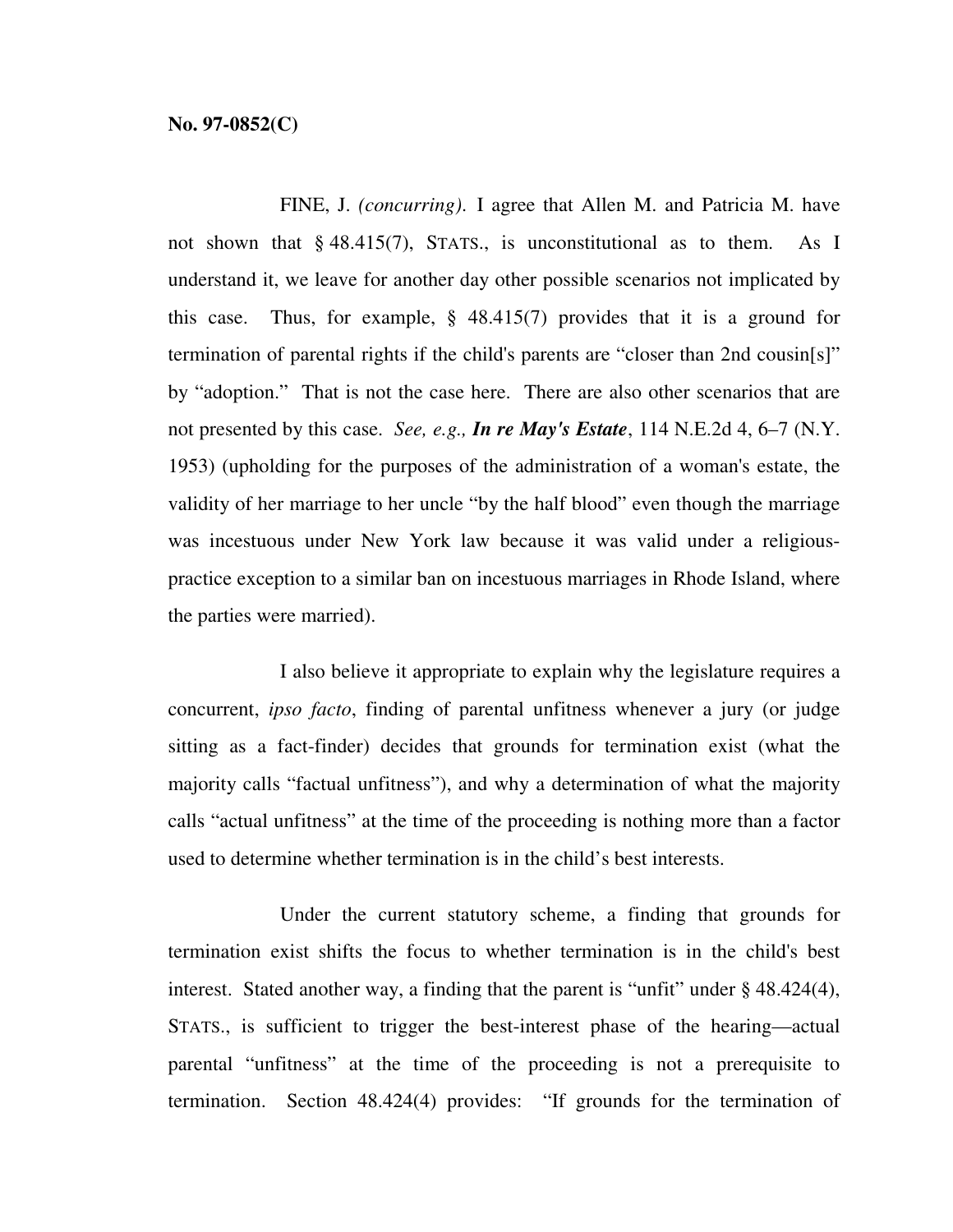parental rights are found by the court or jury, the court shall find the parent unfit." $^{19}$ 

 In *In the Interest of J.L.W.*, 102 Wis.2d 118, 306 N.W.2d 46 (1981), the supreme court was faced with a constitutional challenge to the termination-of-parental rights statute as it then existed. The circuit court was then, as it is now, empowered but not required to terminate a person's parental rights if the statutory grounds for termination existed—essentially substantial and significant abandonment or neglect of the child (grounds similar to those now found in § 48.415(1) & (6), STATS.). *See J.L.W.*, 102 Wis.2d at 130–131, 306 N.W.2d at 52–53. This was a two-step process: 1) the fact-finder decided whether there were grounds to terminate; 2) the circuit court decided whether termination was appropriate. *J.L.W.* engrafted on the statute a third step not provided for by the legislature: the parent had to be "unfit"—*at the time of proceeding*. *Id.*, 102 Wis.2d at 132–136, 136, 306 N.W.2d at 53–55, 55. As described by commentators, *J.L.W.* "overturned an order terminating an unwed mother's parental rights on the ground that the lower court had not made a specific finding that she was unfit, even though a finding of unfitness was not required under either Wisconsin statutes or case law at the time." Stephen W. Hayes  $\&$ Michael J. Morse, *Adoption and Termination Proceedings in Wisconsin: Straining the Wisdom of Solomon*, 66 MARQ. L. REV. 439, 474 (1983).<sup>20</sup>

<sup>&</sup>lt;sup>19</sup> This provision was added by 1987 Wis. Act 383,  $§$  16m.

<sup>&</sup>lt;sup>20</sup> The supreme court made it clear that the unfitness was to be gauged at the time of the proceeding by its use of the present tense "is": "We hold that, except under unusual circumstances like those presented in *Quilloin* [*v. Walcott*, 405 U.S. 645 (1972)], the due process protections of the State and Federal Constitutions prohibit the termination of a natural parent's rights, unless the parent is unfit." *In the Interest of J.L.W.*, 102 Wis.2d 118, 136, 306 N.W.2d 46, 55 (1981) (emphasis added). Moreover, a parent found to have abandoned or neglected his or (continued)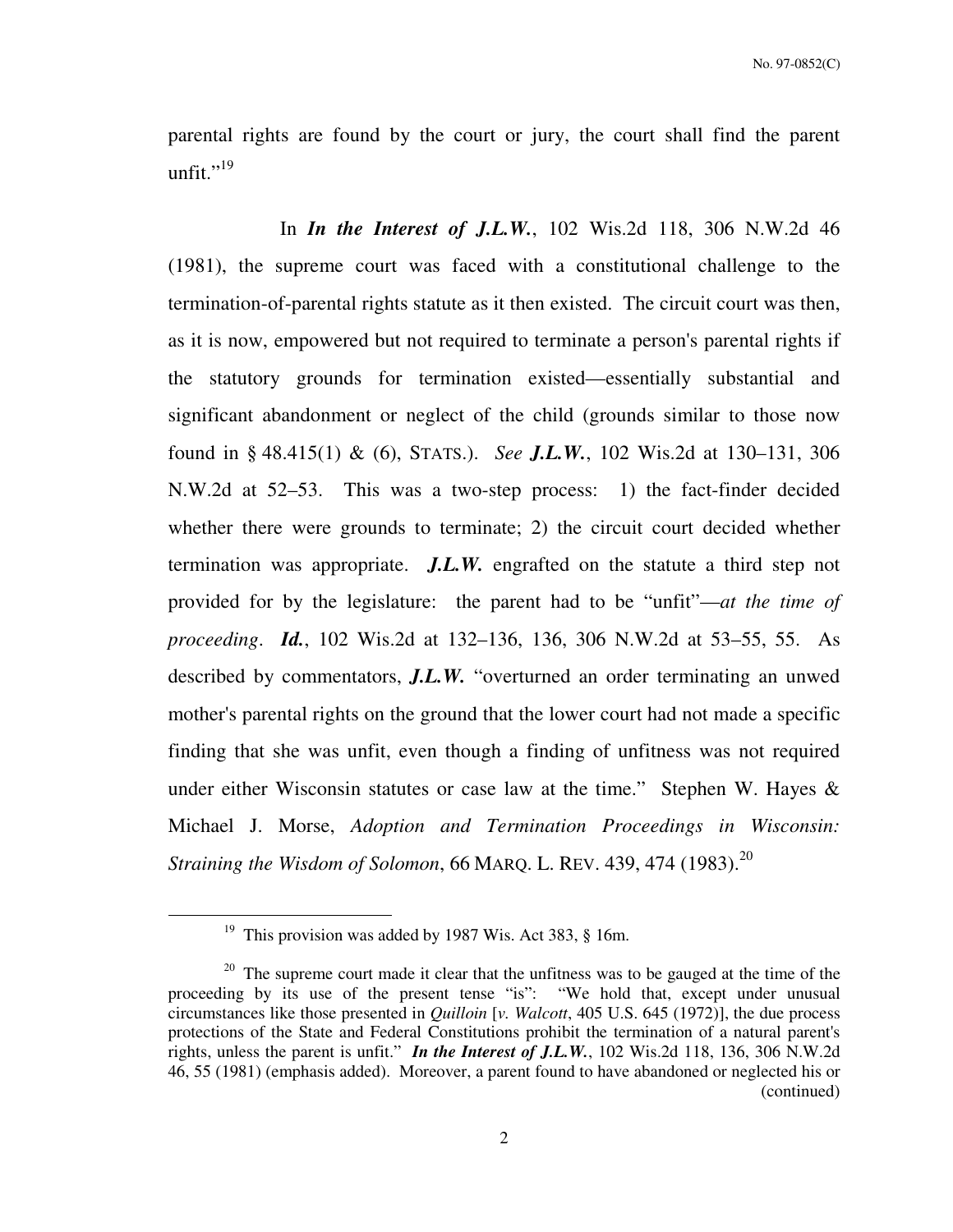No. 97-0852(C)

 Under the current statutory scheme, termination is also a two-step process: 1) the fact-finder decides whether there are grounds to terminate, § 48.424(1), STATS.; and 2) the circuit court decides whether termination is appropriate, § 48.427(2). As in the statute considered by *J.L.W.*, the current provision, § 48.426(2), STATS., provides that "[t]he best interests of the child shall be the prevailing factor considered by the court in determining" whether termination of parental rights is appropriate. *See J.L.W.*, 102 Wis.2d at 131, 306 N.W.2d at 52.

 The third step engrafted by *J.L.W.* (parental unfitness at the time of proceeding) has been trumped by the simple expedient of legislatively directing the trial court to "find the parent unfit" if the fact-finder determines that any of the grounds for termination exist. Section 48.424(4), STATS. In *B.L.J. v. Polk County Dept. of Social Services*, 163 Wis.2d 90, 470 N.W.2d 914 (1991), the supreme court rejected a contention that the legislature had circumvented the decision in *J.L.W.* by linguistic legerdemain: "The legislature has in effect put a 'spin' on the word 'unfit' by giving the court the discretion to dismiss a petition if the circuit court 'finds that the evidence does not warrant the termination of parental rights.'" *Id.*, 163 Wis.2d at 109–110, 470 N.W.2d at 922–923. But the circuit court had that discretion under the *J.L.W.* version of the statute as well.

her child is obviously an "unfit" parent at the time of the abandonment or neglect, and an additional finding of unfitness would be unnecessary if it was to be an assessment of the parent's past behavior with respect to the child. *See also R.D.K. v. Sheboygan Cty. Social Services Dept.*, 105 Wis.2d 91, 102, 312 N.W.2d 840, 846 (Ct. App. 1981) ("It is evident, then, that a finding of unfitness is a determination that *further* contact between parent and child will be seriously detrimental to the child.") (Interpreting *J.L.W.*; emphasis added.).